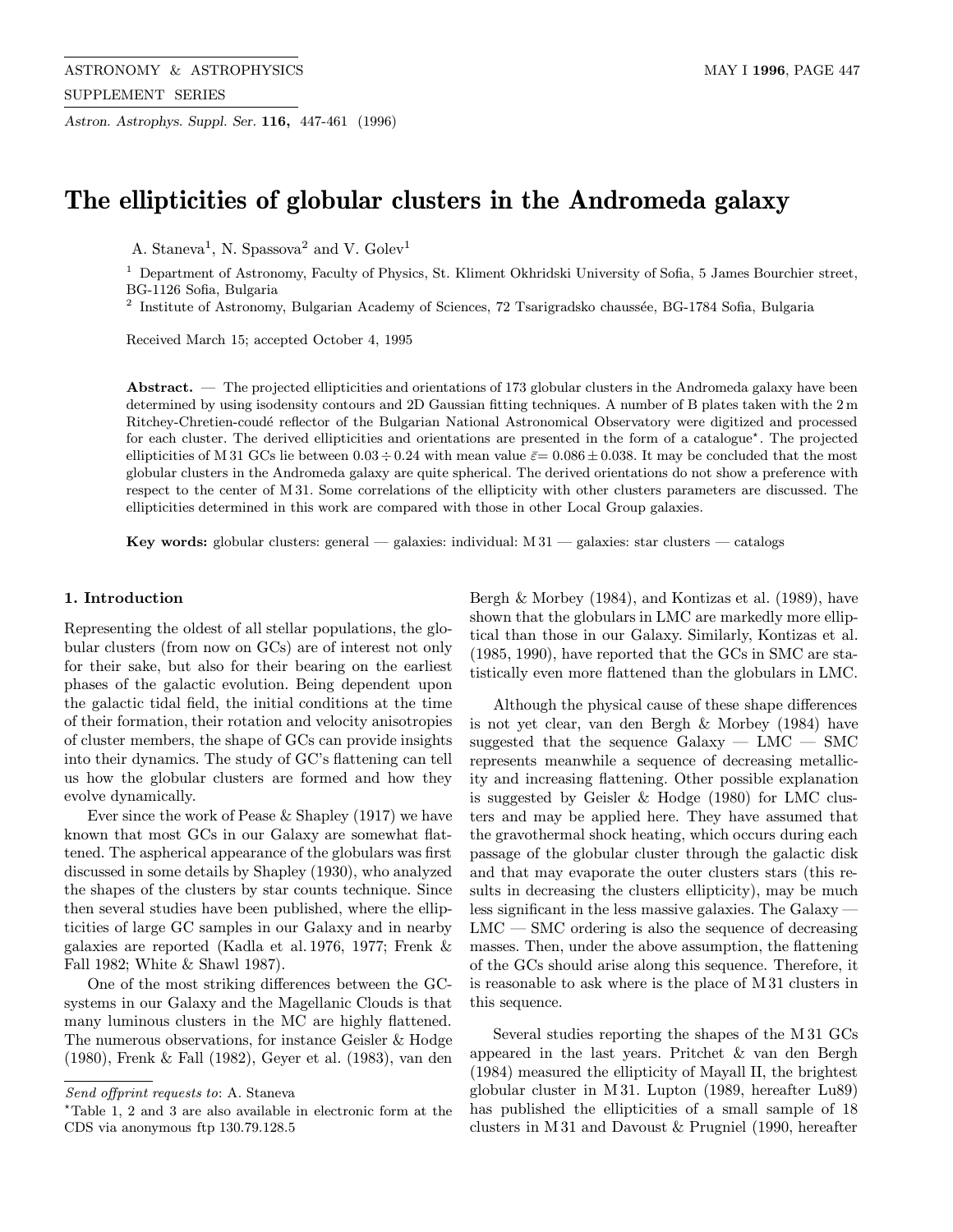DP90) have reported the flattening of 13 of the brightest globulars in M 31.

Ten years ago with the  $2 \text{ m f} / 8$  Ritchey-Chretien-coudé (2 m RCC) reflector of the Bulgarian National Astronomical Observatory (BNAO), a long-term program for studying the shapes of GCs in Andromeda galaxy was started. This program begun before the availability of high-quality CCD detectors at BNAO. First, the shapes of 5 M 31 globulars have been obtained by photographic isodensitometry processing (Spassova & Staneva 1984). Next, the ellipticities and orientations of 30 M 31 globular clusters, based on isodensity contour analysis of the digitized GC images, have been reported (Staneva et al. 1985). Then we have extended the sample of the processed GCs up to 88 (Spassova et al. 1988).

This paper is a report on the latest step of our program. Here the results of the analysis of the projected ellipticities,  $\varepsilon \pm \delta \varepsilon$ , and the orientations,  $\theta \pm \delta \theta$ , of a large sample of 173 brighter  $(B \le 18^{\rm m}5)$  globular clusters in the Andromeda galaxy are presented. This is a total sample of all M 31 globulars ever processed so far by us. This work could be useful as a basis for future morphological analysis of the full GC system in the Andromeda galaxy, which was substantially extended recently (see, for instance, Battistini et al. 1993).

Section 2 describes the observational material and the reduction techniques together with the error analysis. The catalogue with derived parameters is presented in Sect. 3. In Sect. 4, our results are discussed and compared with those of other authors. The ellipticities of M 31 GCs, derived by us, are compared with known ones in other Local Group galaxies. Finally, in Sect. 5 some correlations with other cluster parameters are investigated.

#### 2. Observations and data reduction

## 2.1. The observational material

The observational basis of our study was a sample of photographic plates of M 31, covering the whole galaxy. We used 7 B-plates (Kodak IIaO and ORWO ZU21 emulsions, WK 38 glass filter), exposed between 60 and 90 min, taken on the 2 m RCC  $f/8$  reflector of the BNAO (plate scale 12.89 arcsec mm<sup>-1</sup>, mean seeing about  $2'$ ). In addition, 2 B-plates taken with the 1.82m telescope at Asiago Observatory on 103aO emulsion with GG 13 glass filter (plate scale 12.59 arcsec mm<sup>-1</sup>) were kindly provided to us by colleagues of the Asiago Observatory. 173 globular clusters were selected from the lists of cluster candidates published by "M 31 consortium" (Sargent et al. 1977) and by "Bo-Group" from Bologna University (Battistini et al. 1980, 1987, 1993). This sample includes almost all clusters brighter than  $B = 18<sup>m</sup>5$  that are located in the main body of the Andromeda galaxy.

All plates were digitized and the density distributions were obtained using the MDM-6 Joyce-Loebl microdensitometer of BNAO. A 12-bit digitization was taken with 40  $\mu$ m squared spot size and 25  $\mu$ m increment size and for each object a  $64 \times 64$  raster frames of blackening density,  $D_{ij}$ , were formed. These 2D frames were used to estimate the flattening of the cluster images expressed in terms of ellipticities,  $\varepsilon = 1 - b/a$ , where a and b are the projected major and minor semiaxes, and the orientation,  $\theta$ , is expressed as position angles measured eastward from north. On each plate at least 10 star images were also digitized to estimate the shape of the point-spread functions (PSFs) at the time the observations were made. Being slightly noncircular, these images account for the atmospheric dispersion and the tracking/guiding errors. The mean FWHM of stellar images over all plates used by us is  $\approx 1''$ . 9 ranging from  $1''\!\!.3$  for the best plate to  $2''\!\!.5$  for the worst one.

#### 2.2. Processing the density distributions

We have been engaged for a long time in the development of a reduction, PC-oriented software for the purposes of our study. We had begun this project before the other general-purpose packages were generally available, these, in particular, are not yet available in suitable form in Bulgaria. Thus we chose to go on developing our software with the goal of finishing our investigation of M 31 GCs in a uniform way.

A variety of approaches to extract the morphological data such as flattening,  $\varepsilon$ , and orientation,  $\theta$ , from 2D frames like ours is possible. For clusters lying in uncrowded areas, where the M 31 stellar background contributes in simple form, straightforward processing procedures are quite effective. These are limited only by the requirements that it is possible to model the M 31 background in some suitable fashion and that there are no neighbouring stars close to the image of interest. We used both the isodensity analysis by ellipse fits and 2D Gaussian fits to each image array  $D(x, y)$ .

## 2.2.1. Finding the sky level

In general, the mean sky level around each cluster was determined as the mode of the distribution of pixel values. The mode as a merit of the mean sky level is the most appropriate sky estimator in crowded field situations (see, e.g., Janes & Heasley 1993) like ours where the clusters are projected on the nonuniform stellar background of M 31. The question about the relative merits of using the mode of the sky histogram as the best representation of the background has been often discussed, as it can be seen in Da Costa (1992), Eaton (1989), and Stetson (1987)

However, the nonuniformity of the sky background surrounding M 31 clusters, especially when the clusters are close to spiral arms, does not allow good estimations only by means of the mode of the sky histogram. In these cases there is a significant gradient in the sky across the field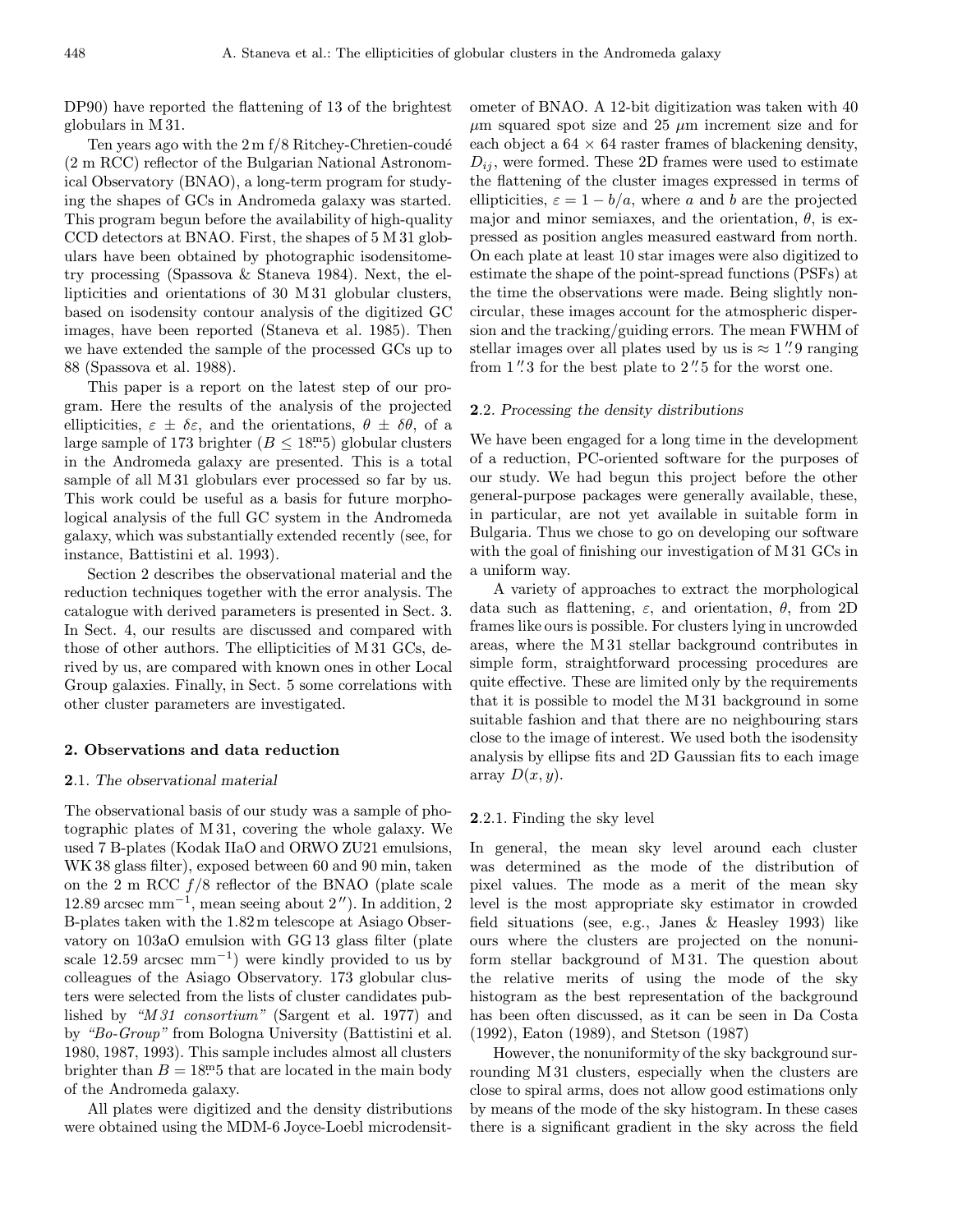that makes it difficult to find the peak of the sky histogram. We decided it could be more advantageous to include the sky background directly in the 2D Gaussian least-squares fits.

#### 2.2.2. Isodensity contours analysis

The ellipse fits of isolevel sections of astronomical images are a well known tool to estimate ellipticities and position angles of these images (Pasian et al. 1989). Quasicontinuous objects like distant M 31 globulars (crowded beyond the spatial resolution limit) can be usefully explored by standard least-squares fits of an ellipse to a series of selected isodensity contours. A direct approach to ellipse fitting is described by Bendinelli et al. (1986) where the usual difficulties in fitting five nonlinear parameters are overcome by applying a Newton-Gauss method improved by Tikhonov's regularization (see for details Bendinelli et al. 1987).

If we define a coordinate system  $(x, y)$  consistent with the scanned area, then the system  $(x', y')$  rotated by angle  $\theta$  and translated at the ellipse center  $x_c$ ,  $y_c$  with respect to  $(x, y)$  allows to describe the ellipse by the canonical equation

$$
(1 - \varepsilon)^2 x'^2 + y'^2 = (1 - \varepsilon)^2 a^2 \tag{1}
$$

Here

$$
x' = (x - x_c) \cos \theta + (y - y_c) \sin \theta
$$

$$
y' = -(x - x_c) \sin \theta + (y - y_c) \cos \theta
$$

After appropriate substitutions, a nonlinear equation  $f(x, y, c_k) = 0$  with respect to the coefficients  $c_k, k =$ 1, ..., 5, is solved in order to estimate the values of  $\varepsilon$ and  $\theta$ .

#### 2.2.3. Two-dimensional Gaussian approximation

In principle, a better way to approximate the blackening density distribution is to use the 2D Gaussian fitting function with well known physical background (cf. Kroll & Neugebauer 1993). Passing through the atmosphere, the light from the stars will be diffracted, scattered and absorbed. Passing then the telescope, the light distribution of the point-like sources like stars is transformed by the PSF of the telescope. Finally, the star light is scattered and absorbed once again (and some diffusion processes also take place further) when the photographic emulsion is reached. As a result, a (nearly) 2D Gaussian distribution of the blackening density,  $D(x, y)$ , is recorded on the plate. All this philosophy remains valid for the images of the M 31 globulars, because in general they are quite starlike with a typical FWHM, in our case just 3 or 4 times larger than the FWHM of the PSF.

The density,  $D(x, y)$ , as a function of position and shape for unsaturated photographic cluster image is well represented by the 2D Gaussian. We chose to use the generalization of this function published by Sanders & Schröder (1980) especially for the case of the photographic detector. Thus

$$
I \sim D(x, y) = D_{\text{sky}}(x, y) + a_3 e^{-\frac{1}{2} \phi(x, y, a_k)}
$$
(2)

where I represents the falling light intensity,  $D_{\rm sky}(x, y) =$  $a_0 + a_1x + a_2y$  describes a plane sky background,  $a_3$ allows for the central density above the sky level, and  $k = 4, ..., 8$ . Here

$$
\phi(x, y, a_k) = \frac{1}{1 - a_8}
$$
\n
$$
\left( \left( \frac{x - a_4}{a_5} \right)^2 - 2a_8 \left( \frac{x - a_4}{a_5} \right) \left( \frac{y - a_6}{a_7} \right) + \left( \frac{y - a_6}{a_7} \right)^2 \right)
$$
\n(3)

where  $a_4 = x_c$  and  $a_6 = y_c$  describe the coordinates of the photometric center of the clusters image,  $a_5 = \sigma_x$ and  $a_7 = \sigma_y$  are the measures of the image size in x and y directions (FWHM = 2.355 $\sigma$ ), and  $a_8 = \rho$  is the correlation coefficient. Coefficients  $a_5$ ,  $a_7$  and  $a_8$  describe the overall ellipticity of the image with arbitrary orientation and axis size.

To make some photometry with this generalized Gaussian distribution we need to reconstruct the intensity, I, based on the knowledge of the accurate characteristic curves. However, to extract the morphological parameters like ellipticity and its orientation, it is not necessary to apply such reconstruction. The reason is that only the intensity of the falling light of the source, but not its positional distribution (which is left unchanged on the plate), is distorted by the characteristic curve.

#### 2.3. Error analysis

#### 2.3.1. The influence of the signal-to-noise ratio

It is important to analyze what is the influence of the observational Signal-to-Noise Ratio (SNR) on the shape and orientation of the images of the M 31 globulars. It may be assumed that a given cluster is intrinsically spherical in shape but its observations have errors resulting from the noise. Then the cluster will, on average, look slightly elongated. The fainter the cluster is, the more important the artificial elongation of the cluster image due to the observational SNR will be. As a result one would expect observational errors to make the faint clusters seem flatter and more uncertain in orientation than luminous ones.

To investigate this we have produced a series of Monte Carlo simulations by constructing artificial samples of M 31 globulars, convolving with real PSF (FWHM  $\sim 2''.5$ )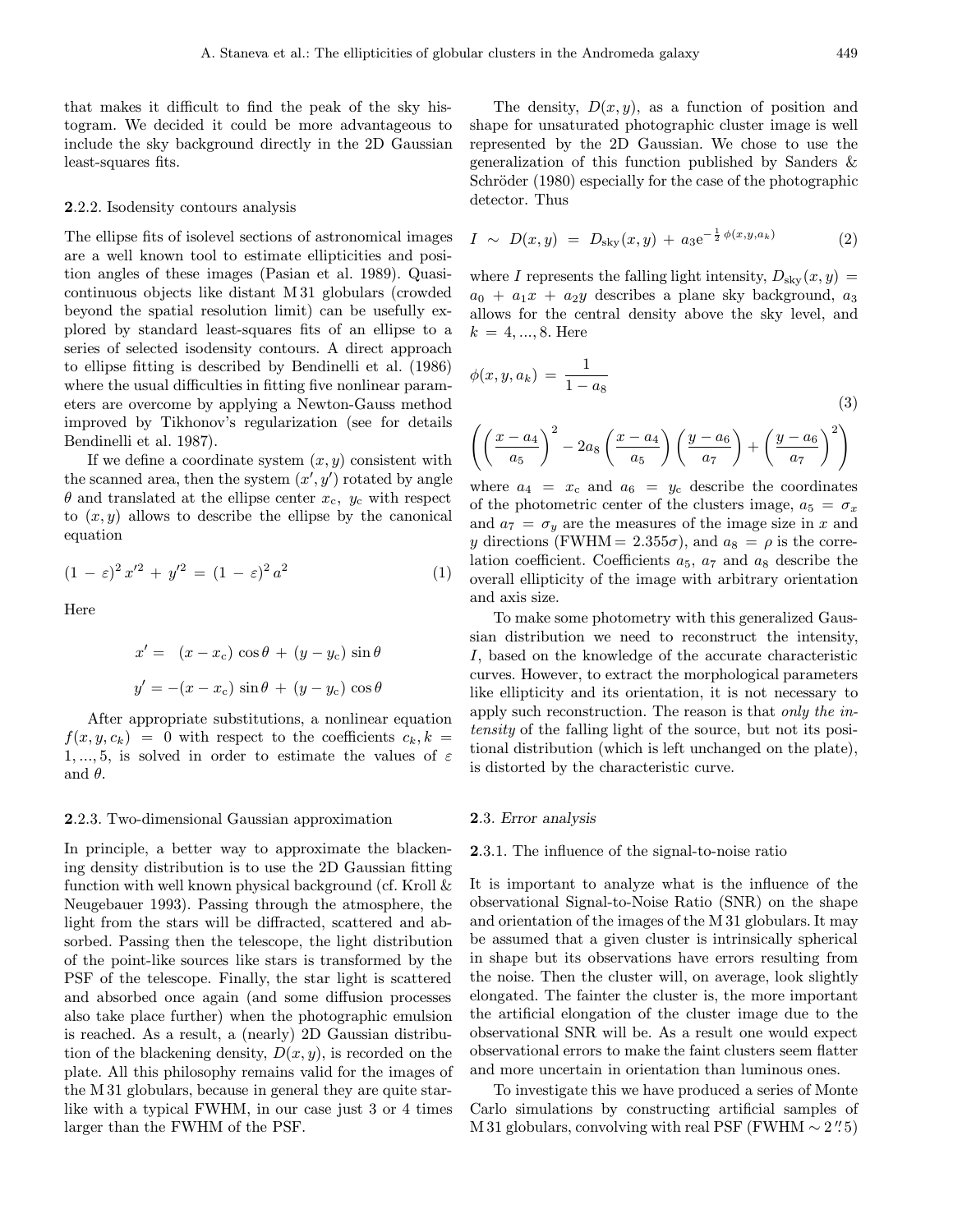measured from our plates and adding different SNR at given model ellipticities  $(0.00 \leq \varepsilon_{\text{model}} \leq 0.10)$ .





Fig. 2. The orientation error,  $\delta\theta_{\rm fit}$ , derived by the fit versus the model ellipticity,  $\varepsilon_{\text{model}}$ , for three values of SNR. The model orientation (plotted with dashed line) is taken to be always  $0°$ 

The result is shown in Fig. 1, where the model values of ellipticities,  $\varepsilon_{\text{model}}$ , and the ellipticity values taken from

the fit to the model data,  $\varepsilon_{\text{fit}}$ , are compared. It is seen that the maximal ellipticity increasing due to the observational noise does not exceed 0.02 at SNR = 10 and  $\varepsilon_{\text{model}} = 0$ .

The influence of the SNR on the derived orientations may be estimated in analogous way.

Figure 2 shows the error in orientation  $\delta\theta_{\rm fit}$  (in degrees) derived by the fit versus the model ellipticity with model orientation being always 0◦. As it would be expected, the more accentuated is the ellipticity, the smaller is the error in orientation.

In our real sample we have included only clusters with  $B \leq 18^{\circ}$ . That limit is at least  $2^{\circ}$  above the plate threshold and all the GCs considered here are observed with SNR  $\geq$  10, mostly being around SNR  $\sim$  25. Thus the noise-induced error in  $\varepsilon$  ( $\sim$  0.02 in the worst case) and in  $\theta$  (typically  $\lesssim 5^{\circ}$  at  $\varepsilon \approx 0.02$  and  $10^{\circ}$  at the worst case) does not affect the shape parameters in any substantial way.

#### 2.3.2. Fit problems and fitting errors

Basically there is no problem to achieve 2D Gaussian fits in the Newton-Raphson scheme providing the appropriate initial values that allow a convergence. On the average, we needed only 3 or 4 iterations to reach the common  $\chi^2$  convergence criterion. The formal errors in the leastsquares 2D Gaussian fit are, typically,  $\pm 0.005$  in  $\varepsilon$  and  $\pm (2^{\circ} \div 5^{\circ})$  in  $\theta$ . Even the faintest clusters with lowest SNR do not cause convergence problems.

However, it is not so when the isodensity contours analysis is used and least-squares ellipse fits are applied. A detailed empirical analysis of the errors of the least-squares ellipse fits versus the radial SNR is presented in Pasian et al. (1989). The main conclusion is that such fits have to be preferred only if the shape of the density contours can be well described by smooth enough isolines. In our case the typical formal error of the least-squares ellipse solutions are  $\pm 0.01$  in  $\varepsilon$  and  $\pm 5^{\circ}$  in  $\theta$ .

In case of spatially resolved morphological details like faint background stars and emulsion grains outlined by the lowest isolines, the ellipse fits should be used with great precautions. When the radial SNR becomes low as in the cases of the outermost contours passing at densities only of 0.1−0.2 above background, the fitted ellipses yield bias errors that grow rapidly with the radial noise caused by the emulsion grains.

We have used data derived by both methods, thus inducing an additional error due to their combination. In Fig. 3 we have shown the ellipticities, determined by isodensity contour analysis versus the ellipticities, determined by 2D Gaussian fits (Fig. 3a) and the corresponding orientations (Fig. 3b) for the plate No. 356. The corresponding relations are

$$
\varepsilon_{\text{iso}} = (0.012 \pm 0.004) + (0.901 \pm 0.040) \varepsilon_{\text{Gauss}},\tag{4}
$$

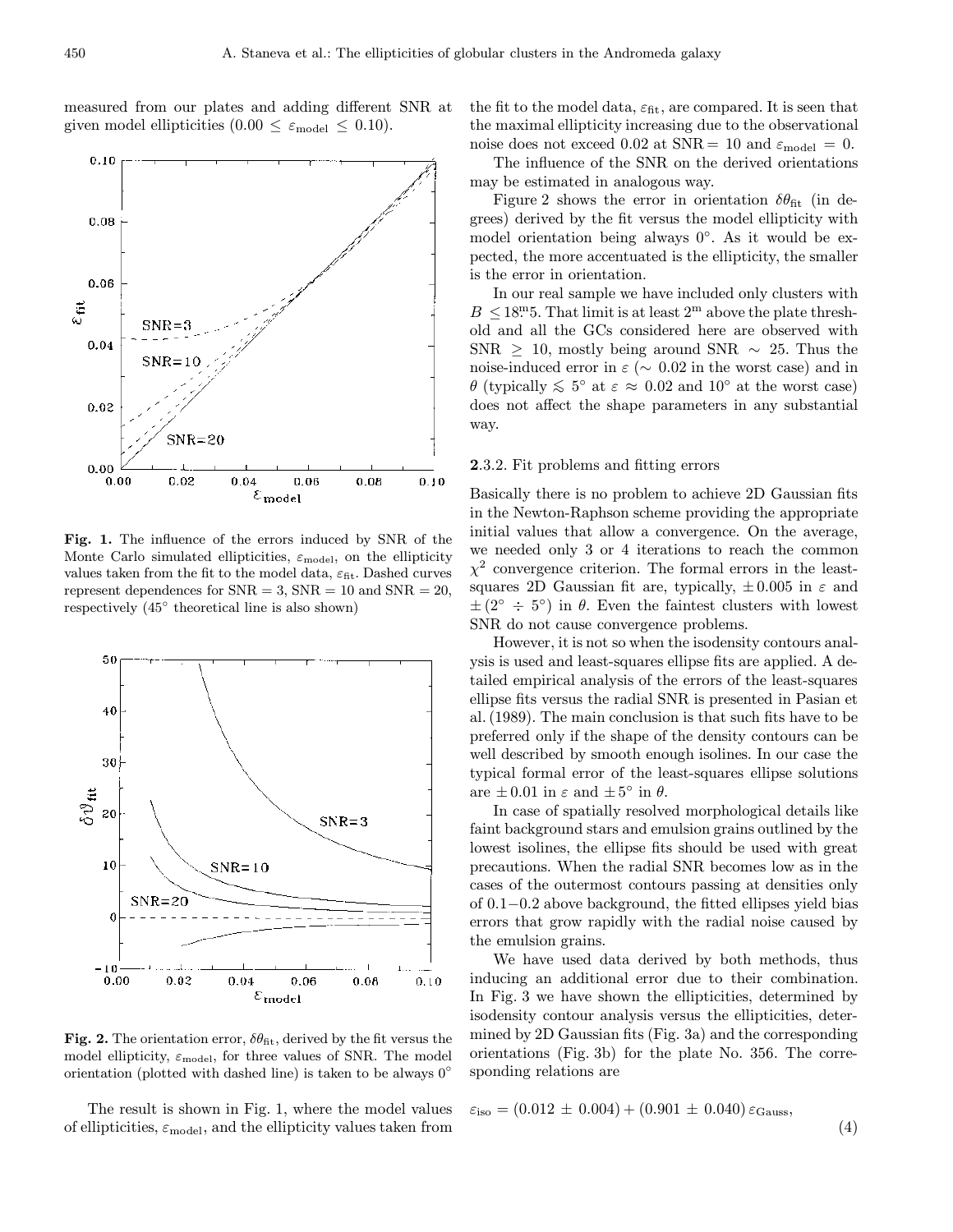

Fig. 3. Plate No. 356: a) ellipticities determined by isodensity contour analysis versus the ellipticities determined by 2D Gaussian fits, b) the corresponding orientations

$$
\theta_{\text{iso}} = (-0.161 \pm 0.984) + (0.973 \pm 0.028) \theta_{\text{Gauss}}
$$

where the correlation coefficients are 0.915 and 0.971, respectively. The corresponding fit standard errors induced by combination of the two methods are  $\sim 0.01$  in  $\varepsilon$  and  $\sim 5^{\circ}$  in  $\theta$ .

It can be seen that the results derived by both methods are in satisfactory agreement as long as the radial SNR is high enough, as it is usual in most cases.

#### 2.3.3. Interplate comparison

To figure out shape parameters of each cluster we have used up to 5 different plates to minimize the nonlinearity of plate response. To check the influence of the different seeing conditions we have examined the repeatibility of the ellipticities (Fig. 4) and the orientations determined by both fitting methods on plates No. 356 (the best one –  $FWHM \sim 1''.5$ ) and plate No. 665 (the worst one – FWHM  $\sim$  2".8). The corresponding relations are

$$
\varepsilon_{\text{pl.665}} = (0.026 \pm 0.007) + (0.734 \pm 0.084) \varepsilon_{\text{pl.356}},
$$
  
\n
$$
\theta_{\text{pl.665}} = (-1.047 \pm 3.541) + (1.081 \pm 0.104) \theta_{\text{pl.356}} \tag{5}
$$

where the correlation coefficients are 0.669 and 0.817, respectively. The corresponding fit standard errors are  $\sim 0.015$  in  $\varepsilon$  and  $\sim 15^{\circ}$  in  $\theta$ .

We have made an analysis of the distribution of the ellipticities for the clusters at widely different distances from the center of the plates. The ellipticities show no



Fig. 4. Repeatibility of the ellipticities on plates No. 356 and No. 665

significant systematic differences as a function of distance from the plate center. The same, also, is valid for orientations.

# 2.3.4. Final errors

The above findings suggest that different sources of errors do not add significant systematic contributions. The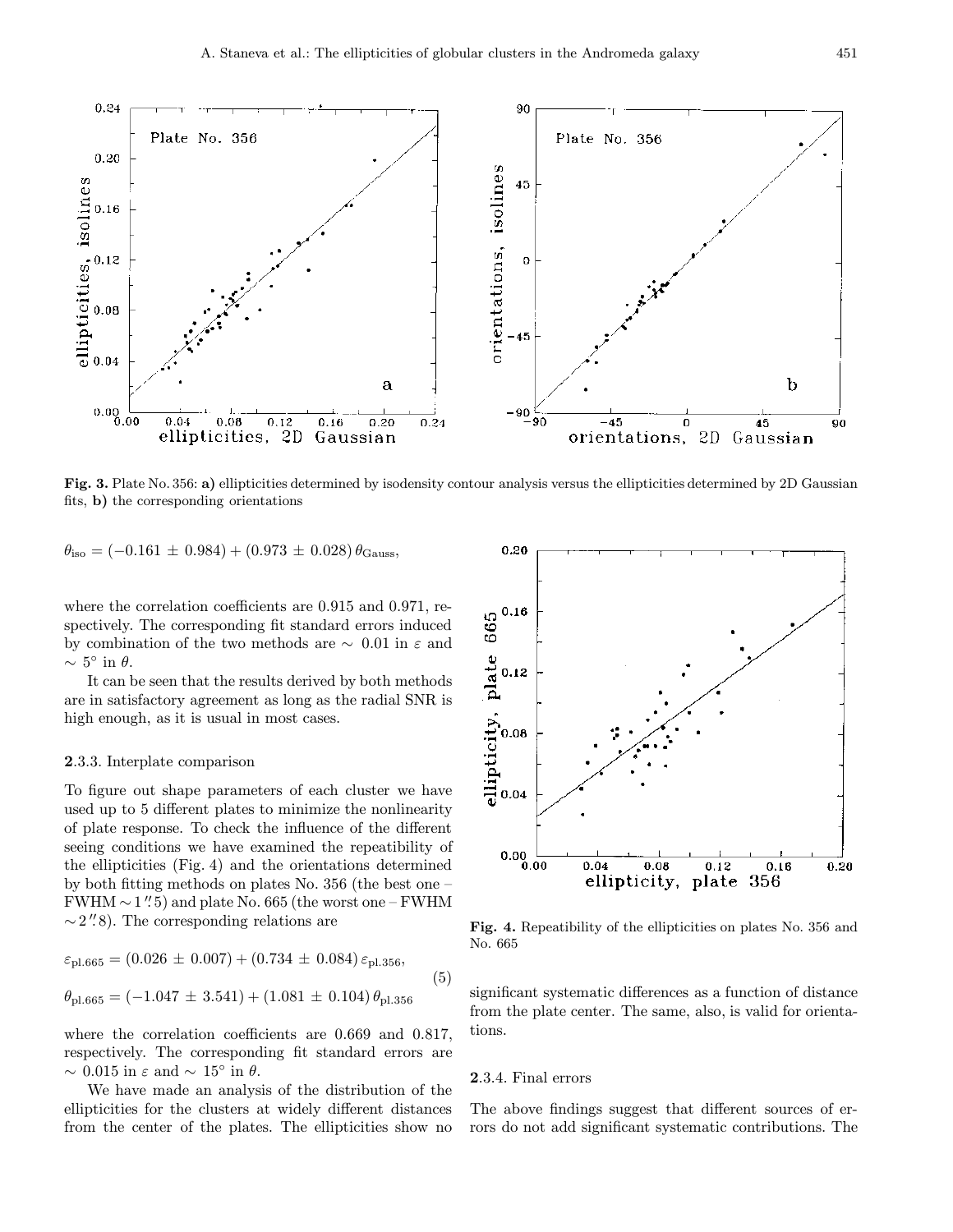

Fig. 5. Final errors: a) relative ellipticity errors  $\delta \varepsilon / \varepsilon$  (in %) as a function of the derived ellipticities  $\varepsilon$  follow a power law  $\delta \varepsilon/\varepsilon \propto \varepsilon^{-0.6}$ , b) orientation errors  $\delta \theta$  versus the derived ellipticities  $\varepsilon$  (SNR = 10 line from Fig. 2 is overplotted to show the limit of uncertainty due to the fitting procedure)

final errors,  $\delta \varepsilon$  and  $\delta \theta$ , are derived as root mean square of the errors of each individual estimate. Their values are, typically,  $\pm (0.020 \div 0.025)$  in  $\varepsilon$  and  $\pm (5^{\circ} \div 20^{\circ})$  in  $\theta$ , comparable with the rms contribution of sources discussed above. These errors are reported in Table 1 below.

In Fig. 5a the relative ellipticity errors  $\delta \varepsilon / \varepsilon$  in percents are plotted versus the derived ellipticities. It can be seen that the typical relative error in the ellipticity follows a power law in form  $\delta \varepsilon/\varepsilon \propto \varepsilon^{-0.6}$ , reaching a maximal value  $\sim$  70% at nearly circular images with  $\varepsilon \approx 0.03$ .

In Fig. 5b final orientation errors are drawn against the ellipticity. The curve for  $SNR = 10$  from Fig. 2 is overploted there to show the limit of uncertainty due to our fitting procedure.

The final shape parameters,  $\varepsilon$  and  $\theta$ , are estimated by both methods as mean values over all plates used for each cluster. These derived parameters have not been corrected in any way for seeing effects. The estimations of star images flattening are the best way to give a sense for the influence of the seeing. The mean ellipticity of stellar images over all used plates is  $0.070 \pm 0.025$  ranging from 0.03 to 0.12 over the particular plates. It is well known (Lupton 1989) that the flattening of the stellar images is due both to the atmospheric dispersion and to the residual tracking/guiding errors of the telescope. Thus the derived ellipticity values inevitably reflect both their true properties and seeing effects. Following Lupton, in view of the flattened stellar images it is most natural to interpret the measured  $\varepsilon$  as an upper limit to the true flattening of the M31 GCs.

# 3. The catalogue

The morphology of M 31 GCs described by its shape parameters derived by us are given in Table 1.

 $Column 1 contains the name from M31 consortium$ (Sargent et al. 1977) or from Bo-Group (Battistini et al. 1980, 1987, 1993). Column 2 shows the mean ellipticity,  $\bar{\varepsilon}$ , with its final rms uncertainty,  $\delta \varepsilon$ , determined over all plates containing given cluster. Column 3 gives the position angle of the major axis,  $\bar{\theta}$ , measured from north toward east, together with its final rms uncertainty,  $\delta\theta$ (determined also over all plates having this cluster). The number of separate measurements (all plates and all methods) is given in *Column 4. Column 5* lists the method of reduction for each cluster (I for isodensity analysis and D for two-dimensional Gaussian fit). Column 6 gives the apparent angular size (in arcsec) of the major axis for the outer isodense contour (at  $3\sigma$ -level above background) or the FWHM of the major axis depending on the method used.

The values of the ellipticities given in Table 1 differ for some clusters more than  $2.5 \delta \varepsilon$  from the data published previously by us. There are four reasons for this:

- 1. The incorrect identification as in the case of G 110;
- 2. The overlap with close faint neighbor image causing a deformation of the outer isodense contours (G 64, G 124, and G 267);
- 3. The different quality of plate material used (G 76, G 113, G 212, G 216, G 275, G 282, and G 301);
- 4. The influence of the stellar background nonuniformity toward the center of M 31 like G 199.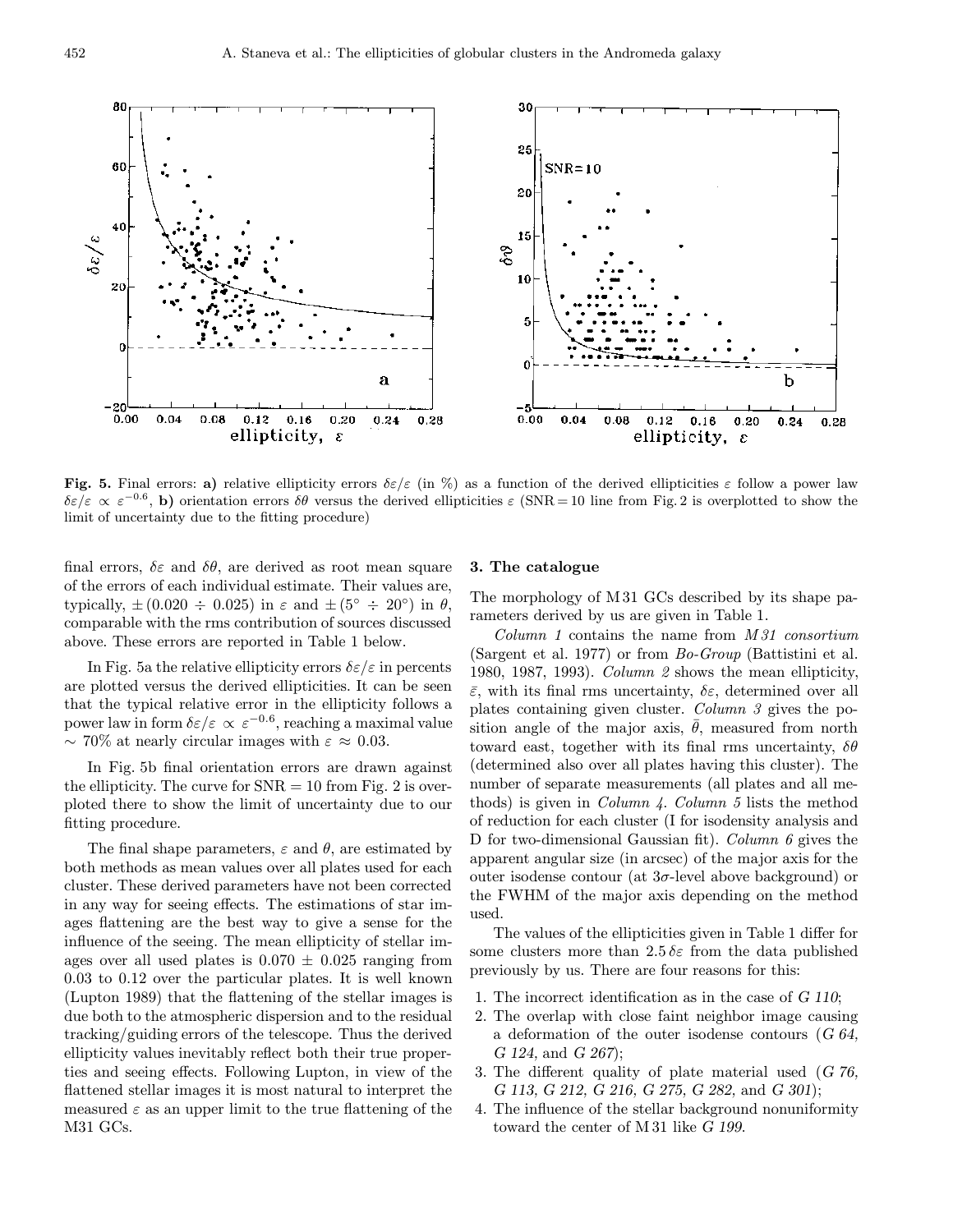The new shape parameters of the above clusters, listed in Table 1, are derived from at least 2 plates using both methods of processing with exception of the data for G 110 and G 199.

#### 4. Results and discussion

## 4.1. Overall properties of our sample

Data catalogued in Table 1 allow us to outline some overall statistical properties of our sample of M 31 GCs.



Fig. 6. A histogram of the distribution of the projected ellipticities of 173 GCs in M 31

In Fig. 6 the histogram of the distribution of the projected ellipticities of all examined up to now 173 GCs is shown. These ellipticities lie between  $0.03 \div 0.24$  with mean value  $\langle \varepsilon \rangle = 0.086 \pm 0.038$ . The already published ellipticities of M II ( 0.22 in Pritchet & van den Bergh 1984; 0.20 in Lu89 and DP90), of M III (0.05 in Lu89) and of G 185 (0.10 in DP90) lie also in the above range and do not significantly change the mean value. It can be seen that 70% of GCs have  $\varepsilon < 0.10$ , while only 2 clusters are flattened more than 0.20. Thus it may be concluded that most of the globulars in the Andromeda galaxy are quite spherical.

Let us compare the mean ellipticity for 173 GCs in M 31 with the mean ellipticities for GCs of four other galaxies studied up to now. The comparative data are presented in Table 2 together with other useful information. Two main conclusions can be drawn from this table:

1. The apparent ellipticities of M 31 GCs cover the same range of ellipticities as do the galactic globulars. The GCs in both galaxies are nearly spherical.

2. The flattening of M 31 globulars seems to differ markedly from clusters in the LMC and SMC, the latter being highly flattened.

We have computed the cluster ellipticities and orientations as a function of cluster positions in the M 31 plane in relative coordinates as defined by Huchra et al. (1991). There is no trend in the orientations toward the center of M 31, like the situation in our Galaxy (see White & Shawl 1987). The most convenient interpretation is that the tidal forces of the M31 main body do not cause any significant influence on the orientations of its globulars.

#### 4.2. Comparison with other authors

The ellipticities determined in this work have been compared with those from Lu89 and DP90. Lupton has measured the ellipticities of 18 M 31 GCs in three different annuli, A, B and C, with radii  $2''.25-4''.50, 4''.50-6''.75,$ and  $5''.25-7''.20$  respectively. DP90 have determined the clusters ellipticities in two annual areas, A and B, with radii  $2'' \div 4''$  and  $4'' \div 6''$  respectively. 16 clusters from our list are in common with Lupton's data and 11 – with Davoust & Prungniel ones. The present results compared with those of the above mentioned authors are listed in Table 3 where Column 1 gives the cluster name, Columns 2 and 3 contain the ellipticities in annual areas A and B from Table 1 of DP90 and from Table 2 of Lu89, respectively, *Column 4* shows the ellipticities derived in our study, and Column 5 lists the radii of outer isodensity contours in arcsec used by us.



Fig. 7. Our ellipticities versus the ellipticities of Lu87 (filled circles) and DP90 (crosses)

Our estimations of the ellipticities of clusters in common are plotted in Fig. 7 against the values determined by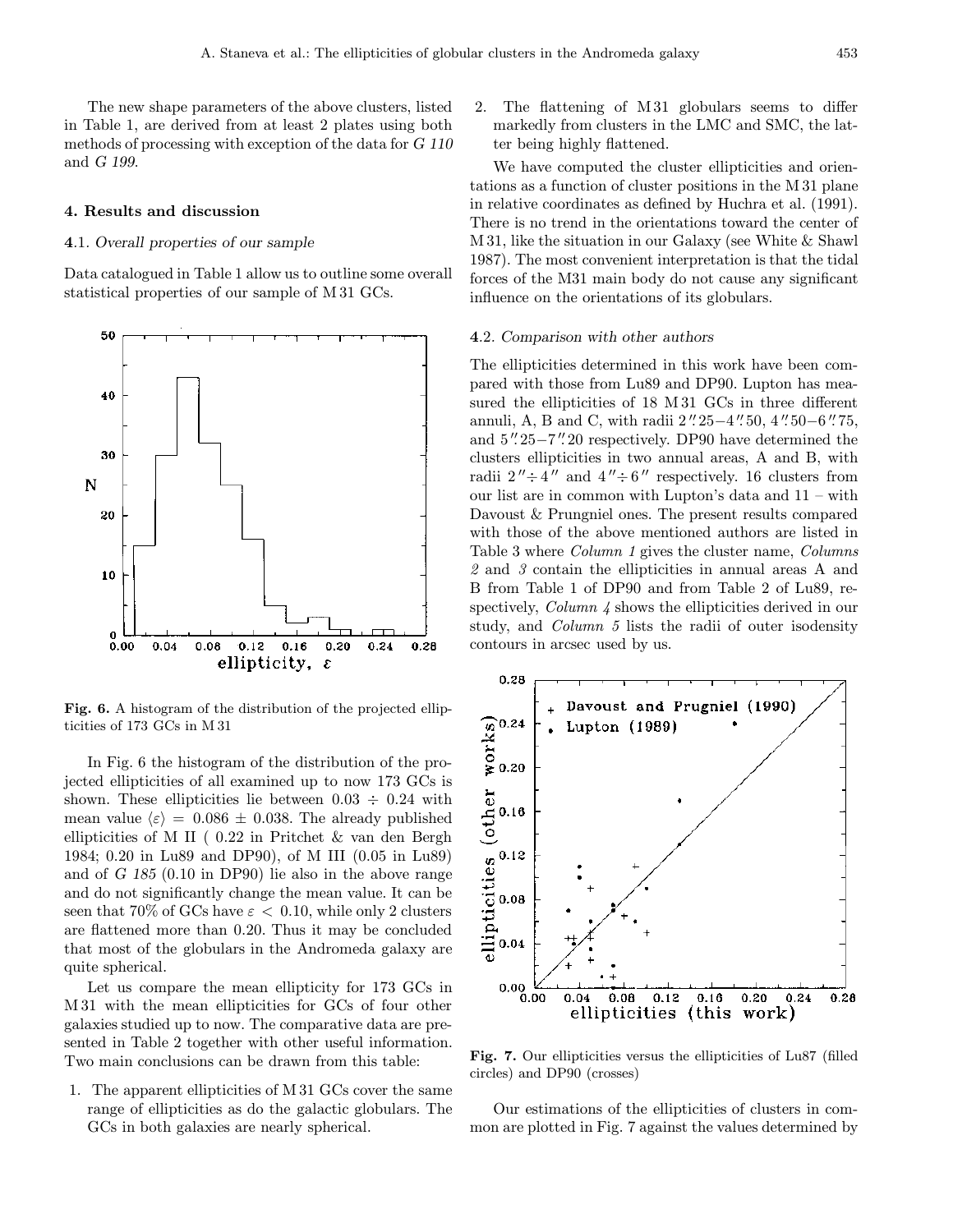Table 1. Morphological parameters of M 31 globulars

| ments<br>$\bar{\theta}$<br>$\bar{\varepsilon}$<br>$\delta\varepsilon$<br>$\delta \theta$<br>$\,0.032\,$<br>$\,2$<br>G014<br>0.126<br>155<br>$\,6\,$<br>I, G<br>3.7<br>$\overline{2}$<br>G022<br>0.127<br>0.032<br>140<br>$\,1$<br>I, G<br>$3.0\,$<br>$\,6$<br>I<br>G029<br>0.159<br>0.030<br>$\rm 45$<br>$\,1$<br>$2.2\,$<br>$\mathbf G$<br>169<br>$\mathbf 5$<br>$\,1$<br>G031<br>0.139<br>1.5<br>0.010<br>$\overline{2}$<br>$\overline{7}$<br>I, G<br>G033<br>$\,0.064\,$<br>0.022<br>143<br>3.1<br>$\overline{4}$<br>$4.0\,$<br>${\rm G}035$<br>$\,0.074\,$<br>0.021<br>$\rm 95$<br>$\bf 5$<br>I, G<br>${\bf G}$<br>${\rm G}036$<br>$0.137\,$<br>$0.050\,$<br>$\,1$<br>2.2 | apparent<br>angular size,<br>arcsec |
|-------------------------------------------------------------------------------------------------------------------------------------------------------------------------------------------------------------------------------------------------------------------------------------------------------------------------------------------------------------------------------------------------------------------------------------------------------------------------------------------------------------------------------------------------------------------------------------------------------------------------------------------------------------------------------|-------------------------------------|
|                                                                                                                                                                                                                                                                                                                                                                                                                                                                                                                                                                                                                                                                               |                                     |
|                                                                                                                                                                                                                                                                                                                                                                                                                                                                                                                                                                                                                                                                               |                                     |
|                                                                                                                                                                                                                                                                                                                                                                                                                                                                                                                                                                                                                                                                               |                                     |
|                                                                                                                                                                                                                                                                                                                                                                                                                                                                                                                                                                                                                                                                               |                                     |
|                                                                                                                                                                                                                                                                                                                                                                                                                                                                                                                                                                                                                                                                               |                                     |
|                                                                                                                                                                                                                                                                                                                                                                                                                                                                                                                                                                                                                                                                               |                                     |
|                                                                                                                                                                                                                                                                                                                                                                                                                                                                                                                                                                                                                                                                               |                                     |
|                                                                                                                                                                                                                                                                                                                                                                                                                                                                                                                                                                                                                                                                               |                                     |
| $\mathbf G$<br>${\rm G}037$<br>0.136<br>0.041<br>160<br>14<br>$\,1$<br>2.4                                                                                                                                                                                                                                                                                                                                                                                                                                                                                                                                                                                                    |                                     |
| $\overline{5}$<br>I, G<br>$3.7\,$<br>${\rm G}038$<br>$\,0.098\,$<br>0.023<br>$30\,$<br>$\bf 5$                                                                                                                                                                                                                                                                                                                                                                                                                                                                                                                                                                                |                                     |
| 3<br>G039<br>3<br>$2.6\,$<br>0.089<br>0.009<br>66<br>I, G                                                                                                                                                                                                                                                                                                                                                                                                                                                                                                                                                                                                                     |                                     |
| $2.8\,$<br>G040<br>0.099<br>0.023<br>$\bf 4$<br>I, G                                                                                                                                                                                                                                                                                                                                                                                                                                                                                                                                                                                                                          |                                     |
| 14<br>$\overline{2}$<br>G041<br>0.028<br>$0.001\,$<br>$56\,$<br>I, G<br>$4.7\,$                                                                                                                                                                                                                                                                                                                                                                                                                                                                                                                                                                                               |                                     |
| ${\rm G}042$<br>72<br>$\,2$<br>$\overline{2}$<br>0.131<br>$0.007\,$<br>I, G<br>$3.3\,$                                                                                                                                                                                                                                                                                                                                                                                                                                                                                                                                                                                        |                                     |
| $\overline{2}$<br>G044<br>0.243<br>$0.011\,$<br>34<br>$\overline{4}$<br>I, G<br>$2.0\,$                                                                                                                                                                                                                                                                                                                                                                                                                                                                                                                                                                                       |                                     |
| $\overline{5}$<br>$\sqrt{2}$<br>G049<br>0.172<br>0.019<br>168<br>$2.3\,$<br>I, G                                                                                                                                                                                                                                                                                                                                                                                                                                                                                                                                                                                              |                                     |
| $\overline{2}$<br>$73\,$<br>$\,6$<br>G052<br>0.067<br>0.018<br>I, G<br>$2.8\,$                                                                                                                                                                                                                                                                                                                                                                                                                                                                                                                                                                                                |                                     |
| $\,1$<br>$\!.5$<br>G053<br>0.114<br>0.014<br>114<br>$\bf 4$<br>I, G                                                                                                                                                                                                                                                                                                                                                                                                                                                                                                                                                                                                           |                                     |
| $\overline{\mathbf{2}}$<br>$\overline{4}$<br>${\rm G}058$<br>0.069<br>$0.002\,$<br>156<br>I, G<br>$6.5\,$                                                                                                                                                                                                                                                                                                                                                                                                                                                                                                                                                                     |                                     |
| $\overline{2}$<br>$\sqrt{3}$<br>$2.5\,$<br>G060<br>0.108<br>$0.020\,$<br>$44\,$<br>I, G                                                                                                                                                                                                                                                                                                                                                                                                                                                                                                                                                                                       |                                     |
| 178<br>$\overline{2}$<br>$\,1$<br>G061<br>G<br>$2.6\,$<br>0.033<br>0.001                                                                                                                                                                                                                                                                                                                                                                                                                                                                                                                                                                                                      |                                     |
| 3<br>$\overline{5}$<br>I, G<br>$3.4\,$<br>G062<br>$\,0.015\,$<br>60<br>0.051                                                                                                                                                                                                                                                                                                                                                                                                                                                                                                                                                                                                  |                                     |
| $\overline{2}$<br>$\overline{2}$<br>21<br>$2.2\,$<br>G063<br>0.038<br>0.008<br>I, G                                                                                                                                                                                                                                                                                                                                                                                                                                                                                                                                                                                           |                                     |
| 101<br>$\,1$<br>$\overline{2}$<br>$4.7\,$<br>G064<br>0.035<br>$0.020\,$<br>I, G                                                                                                                                                                                                                                                                                                                                                                                                                                                                                                                                                                                               |                                     |
| $\,1$<br>${\bf G}$<br>${\rm G}065$<br>0.051<br>$\,0.021\,$<br>$2.8\,$<br>$\overline{\phantom{0}}$                                                                                                                                                                                                                                                                                                                                                                                                                                                                                                                                                                             |                                     |
| $\overline{2}$<br>$\mathbf G$<br>G069<br>$0.107\,$<br>$0.017\,$<br>$2.1\,$                                                                                                                                                                                                                                                                                                                                                                                                                                                                                                                                                                                                    |                                     |
| 3<br>I, G<br>$\!3.2\!$<br>G070<br>0.058<br>0.020<br>$\overline{a}$                                                                                                                                                                                                                                                                                                                                                                                                                                                                                                                                                                                                            |                                     |
| $\overline{2}$<br>$\,$ $\,$<br>${\bf G}$<br>$2.4\,$<br>G071<br>0.059<br>$\,0.005\,$<br>$26\,$                                                                                                                                                                                                                                                                                                                                                                                                                                                                                                                                                                                 |                                     |
| $\mathbf G$<br>$\overline{2}$<br>$\,1$<br>$2.0\,$<br>G072<br>0.090<br>$0.001\,$<br>179                                                                                                                                                                                                                                                                                                                                                                                                                                                                                                                                                                                        |                                     |
| $\overline{2}$<br>$\,1$<br>$5.0\,$<br>G073<br>0.053<br>71<br>I, G<br>0.017                                                                                                                                                                                                                                                                                                                                                                                                                                                                                                                                                                                                    |                                     |
| $\mathbf 5$<br>$5.2\,$<br>G076<br>$\,0.032\,$<br>0.009<br>158<br>$\bf 5$<br>I, G                                                                                                                                                                                                                                                                                                                                                                                                                                                                                                                                                                                              |                                     |
| $\overline{2}$<br>$\mathbf G$<br>G077<br>0.031<br>0.018<br>10<br>$\;6\;$<br>2.1                                                                                                                                                                                                                                                                                                                                                                                                                                                                                                                                                                                               |                                     |
| $\,$ 6 $\,$<br>$\overline{2}$<br>I, G<br>$6.5\,$<br>G078<br>0.077<br>$0.009\,$<br>92                                                                                                                                                                                                                                                                                                                                                                                                                                                                                                                                                                                          |                                     |
| 144<br>$\,6$<br>$\sqrt{2}$<br>$\!3.3\!$<br>${\rm G}081$<br>0.143<br>0.029<br>I, G                                                                                                                                                                                                                                                                                                                                                                                                                                                                                                                                                                                             |                                     |
| $\,1$<br>G<br>$2.3\,$<br>${\rm G}084$<br>68<br>$\bf 4$<br>0.111<br>0.014                                                                                                                                                                                                                                                                                                                                                                                                                                                                                                                                                                                                      |                                     |
| G087<br>$\overline{5}$<br>I, G<br>$\!3.3\!$<br>0.035<br>0.013                                                                                                                                                                                                                                                                                                                                                                                                                                                                                                                                                                                                                 |                                     |
| $\overline{2}$<br>G088<br>I, G<br>2.0<br>$0.046\,$<br>0.018<br>170<br>1                                                                                                                                                                                                                                                                                                                                                                                                                                                                                                                                                                                                       |                                     |
| G090<br>0.077<br>46<br>20<br>3<br>I, G<br>2.7<br>0.014                                                                                                                                                                                                                                                                                                                                                                                                                                                                                                                                                                                                                        |                                     |
| $\overline{2}$<br>$\mathbf G$<br>171<br>3.1<br>G094<br>$0.203\,$<br>$\,0.013\,$<br>$\boldsymbol{2}$                                                                                                                                                                                                                                                                                                                                                                                                                                                                                                                                                                           |                                     |
| 3<br>27<br>$\overline{7}$<br>4.5<br>G096<br>I, G<br>0.042<br>0.016                                                                                                                                                                                                                                                                                                                                                                                                                                                                                                                                                                                                            |                                     |
| $\overline{a}$<br>$\,1$<br>$2.5\,$<br>G098<br>0.069<br>70<br>I, G<br>0.003                                                                                                                                                                                                                                                                                                                                                                                                                                                                                                                                                                                                    |                                     |
| $\overline{a}$<br>$\,1$<br>G101<br>G<br>$2.0\,$<br>0.084<br>0.025                                                                                                                                                                                                                                                                                                                                                                                                                                                                                                                                                                                                             |                                     |
| G102<br>$\,0.098\,$<br>60<br>$\,1$<br>$\,4\,$<br>I, G<br>$2.1\,$<br>0.012                                                                                                                                                                                                                                                                                                                                                                                                                                                                                                                                                                                                     |                                     |
| $56\,$<br>3<br>G104<br>0.082<br>I, G<br>$2.4\,$<br>0.010<br>$\mathbf 1$                                                                                                                                                                                                                                                                                                                                                                                                                                                                                                                                                                                                       |                                     |
| 3<br>$\sqrt{2}$<br>G105<br>0.090<br>$\,0.003\,$<br>160<br>I, G<br>$3.8\,$<br>$\overline{2}$<br>2.5<br>G106<br>$0.127\,$<br>0.006                                                                                                                                                                                                                                                                                                                                                                                                                                                                                                                                              |                                     |
| I, G<br>-<br>3                                                                                                                                                                                                                                                                                                                                                                                                                                                                                                                                                                                                                                                                |                                     |
| $\,1$<br>$2.0\,$<br>G107<br>0.061<br>0.020<br>65<br>I, G<br>$33\,$<br>$\,4\,$<br>$3.5\,$<br>G <sub>108</sub><br>0.036<br>0.012<br>13<br>I, G                                                                                                                                                                                                                                                                                                                                                                                                                                                                                                                                  |                                     |
| 32<br>$\overline{2}$<br>G<br>G110<br>0.063<br>$0.001\,$<br>$\,4\,$<br>$2.3\,$                                                                                                                                                                                                                                                                                                                                                                                                                                                                                                                                                                                                 |                                     |
| 167<br>$\bf 5$<br>$\overline{\mathbf{4}}$<br>I, G<br>$2.2\,$<br>G112<br>0.137<br>0.016                                                                                                                                                                                                                                                                                                                                                                                                                                                                                                                                                                                        |                                     |
| $\bf 4$<br>115<br>19<br>$2.5\,$<br>G113<br>0.032<br>0.012<br>I, G                                                                                                                                                                                                                                                                                                                                                                                                                                                                                                                                                                                                             |                                     |
| $\boldsymbol{6}$<br>$2.8\,$<br>G114<br>80<br>$\sqrt{2}$<br>I, G<br>0.102<br>0.033                                                                                                                                                                                                                                                                                                                                                                                                                                                                                                                                                                                             |                                     |
| $\sqrt{7}$<br>$2.5\,$<br>G116<br>0.113<br>0.016<br>61<br>$\,4\,$<br>I, G                                                                                                                                                                                                                                                                                                                                                                                                                                                                                                                                                                                                      |                                     |
| G117<br>44<br>$\,1$<br>I<br>$1.8\,$<br>0.105<br>0.047<br>18                                                                                                                                                                                                                                                                                                                                                                                                                                                                                                                                                                                                                   |                                     |
| $\mathbf 5$<br>G119<br>0.050<br>3<br>I, G<br>5.2<br>0.010<br>40                                                                                                                                                                                                                                                                                                                                                                                                                                                                                                                                                                                                               |                                     |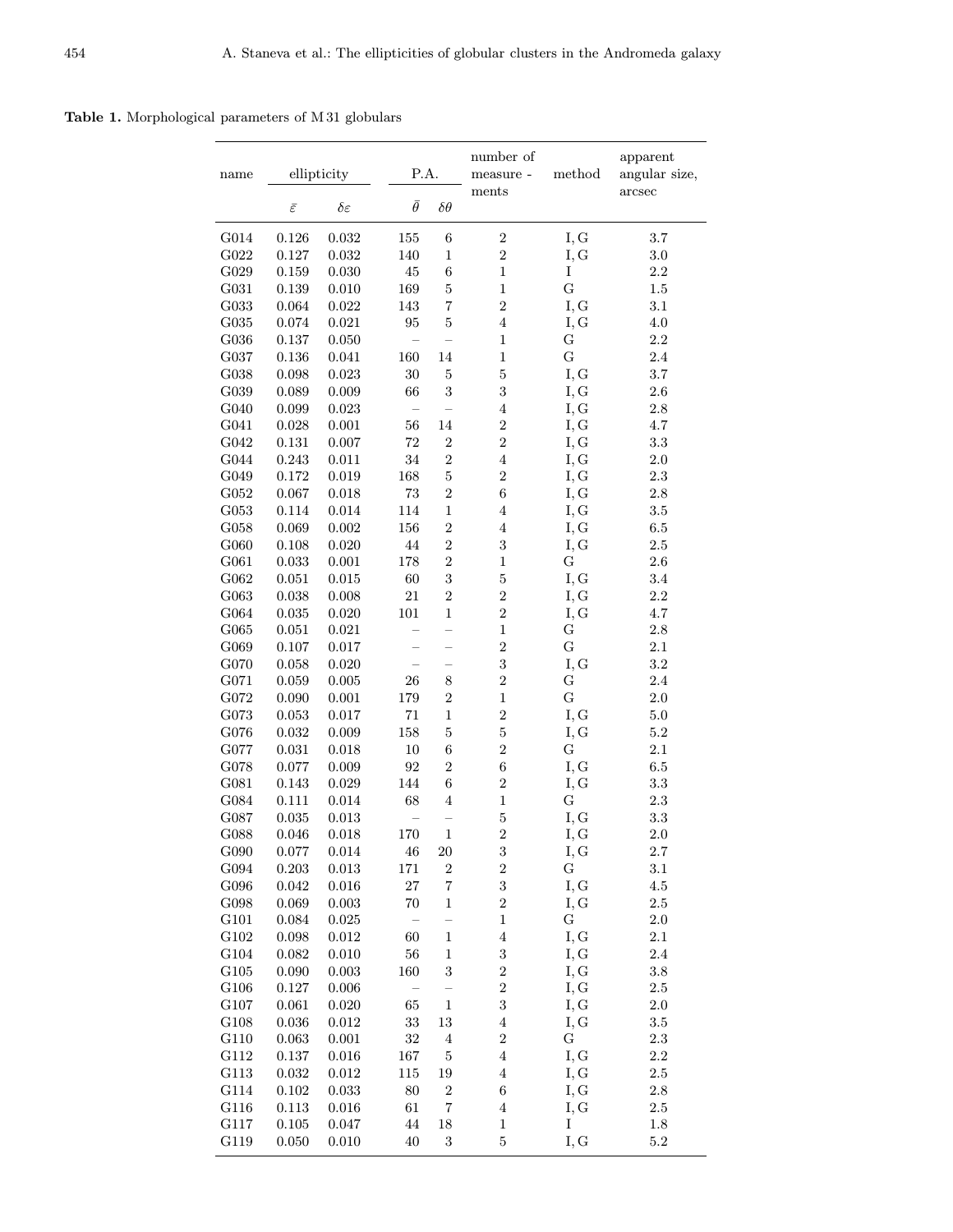# Table 1. continued

| name         | ellipticity         |                     | P.A.           |                          | number of<br>$\rm measure$ -<br>ments | $\operatorname{method}$ | apparent<br>angular size, |
|--------------|---------------------|---------------------|----------------|--------------------------|---------------------------------------|-------------------------|---------------------------|
|              | $\bar{\varepsilon}$ | $\delta\varepsilon$ | $\bar{\theta}$ | $\delta \theta$          |                                       |                         | arcsec                    |
| G121         | 0.079               | 0.005               | 87             | 11                       | 3                                     | I, G                    | 2.8                       |
| G122         | 0.066               | 0.021               | 168            | $12\,$                   | $\overline{4}$                        | I, G                    | $2.2\,$                   |
| G124         | 0.052               | 0.011               | 103            | $\,1$                    | $\bf 4$                               | I, G                    | $2.5\,$                   |
| G125         | 0.059               | 0.016               | 81             | $10\,$                   | 6                                     | I, G                    | 2.8                       |
| G126         | 0.034               | 0.027               |                | $\equiv$                 | $\,1$                                 | G                       | $2.3\,$                   |
| G127         | 0.056               | $\,0.015\,$         | 162            | $\bf 5$                  | $\overline{4}$                        | I, G                    | 3.3                       |
| G128         | $\rm 0.133$         | 0.032               | $55\,$         | 9                        | 3                                     | I, G                    | 4.4                       |
| G129         | 0.073               | 0.019               | $58\,$         | 18                       | 3                                     | I, G                    | $2.5\,$                   |
| G130         | 0.092               | 0.020               | 114            | $\boldsymbol{3}$         | 7                                     | I, G                    | $3.5\,$                   |
| G133         | 0.110               | 0.013               | 46             | $10\,$                   | $\bf 4$                               | I, G                    | 2.1                       |
| ${\rm G}134$ | 0.087               | 0.018               | 48             | $\sqrt{3}$               | $\,6$                                 | I, G                    | $\!3.2\!$                 |
| G135         | 0.063               | 0.025               | 114            | 11                       | $\overline{2}$                        | I, G                    | 2.3                       |
| G138         | 0.067               | 0.008               | 110            | 16                       | $\bf 4$                               | I, G                    | 2.2                       |
| G141         | 0.181               | 0.010               | 178            | $\sqrt{3}$               | $\,1$                                 | $\mathbf G$             | 2.7                       |
| G144         | 0.060               | 0.015               | 43             | $\,6$                    | $\bf 4$                               | I, G                    | $\!3.2\!$                 |
| G146         | 0.051               | 0.013               | 135            | $\overline{\mathbf{7}}$  | $\,1$                                 | $\mathbf G$             | $2.4\,$                   |
| ${\rm G}147$ | 0.072               | $0.006\,$           | 36             | $10\,$                   | 3                                     | I, G                    | $3.6\,$                   |
| G148         | 0.099               | $\,0.029\,$         | 166            | $\overline{4}$           | 9                                     | I, G                    | 3.7                       |
| G150         | 0.181               | 0.010               | 177            | $\boldsymbol{2}$         | $\bf 4$                               | I, G                    | 4.2                       |
| G151         | 0.040               | $0.006\,$           |                | $\overline{\phantom{0}}$ | $\overline{2}$                        | I, G                    | $1.9\,$                   |
| G152         | 0.099               | 0.028               | 14             | $\overline{\mathbf{7}}$  | $\overline{5}$                        | I, G                    | $2.5\,$                   |
| G153         | 0.045               | 0.007               | 147            | $\,6$                    | 3                                     | I, G                    | 2.1                       |
| G154         | 0.046               | 0.019               | 142            | 15                       | 3                                     | I, G                    | 3.1                       |
| G155         | 0.099               | $\,0.033\,$         | 41             | $\bf 5$                  | $\overline{5}$                        | I, G                    | 2.3                       |
| G156         | 0.133               | 0.015               | 10             | $\mathbf{1}$             | $\overline{2}$                        | I, G                    | 3.8                       |
| G157         | 0.083               | 0.001               | 117            | $\bf 5$                  | $\overline{2}$                        | I                       | $2.4\,$                   |
| G158         | 0.088               | $\,0.016\,$         | 67             | $\boldsymbol{9}$         | $\overline{2}$                        | I, G                    | 2.1                       |
| G159         | 0.041               | 0.013               | 24             | $\bf 5$                  | $\overline{4}$                        | I, G                    | $2.3\,$                   |
| G161         | $\rm 0.103$         | $\,0.014\,$         | 48             | 7                        | $\;6\;$                               | I, G                    | 2.2                       |
| G163         | 0.132               | 0.044               | 78             | 8                        | $\overline{2}$                        | I, G                    | 2.0                       |
| G164         | 0.082               | $\,0.029\,$         | 174            | $\,4\,$                  | $\overline{7}$                        | I, G                    | 2.2                       |
| G165         | $\,0.062\,$         | 0.021               | 66             | $\,6$                    | $\overline{5}$                        | I, G                    | $2.5\,$                   |
| G168         | 0.099               | 0.007               | 149            | 11                       | $\bf 4$                               | I, G                    | 2.0                       |
| G169         | 0.058               | $\,0.022\,$         | 14             | $\scriptstyle{7}$        | $\,4\,$                               | I, G                    | 2.4                       |
| G170         | 0.051               | 0.026               |                |                          | $\,1$                                 | $\mathbf G$             | 1.8                       |
| G172         | 0.072               | 0.019               | 71             | 6                        | 4                                     | I, G                    | 3.6                       |
| G173         | 0.070               | 0.019               | 26             | 16                       | $\overline{4}$                        | I, G                    | $2.8\,$                   |
| G176         | 0.062               | $0.020\,$           | 32             | $\,6$                    | $\overline{7}$                        | I, G                    | $3.0\,$                   |
| G182         | 0.081               | 0.022               | 33             | 11                       | $\overline{\mathbf{2}}$               | I, G                    | 1.9                       |
| G183         | 0.071               | 0.019               | $53\,$         | $\boldsymbol{9}$         | $\overline{4}$                        | I, G                    | 3.1                       |
| G188         | 0.106               | $0.030\,$           | 60             | $\;6\;$                  | 3                                     | I, G                    | $3.2\,$                   |
| G192         | 0.076               | 0.020               | 48             | $\,1$                    | 3                                     | I, G                    | $2.2\,$                   |
| G196         | 0.134               | $0.002\,$           | 38             | $\,1$                    | 3                                     | I, G                    | $2.3\,$                   |
| G197         | 0.104               | $\,0.029\,$         | $54\,$         | $\boldsymbol{2}$         | $\overline{4}$                        | I, G                    | $2.4\,$                   |
| G199         | 0.066               | 0.030               | 38             | $\,$ $\,$                | $\overline{2}$                        | ${\bf G}$               | $2.1\,$                   |
| G201         | 0.101               | $0.048\,$           |                |                          | $\,1$                                 | $\mathbf G$             | $1.8\,$                   |
| G205         | 0.061               | $0.020\,$           | 165            | $\sqrt{2}$               | 3                                     | I, G                    | 4.8                       |
| G206         | 0.094               | 0.001               | 119            | 7                        | $\overline{2}$                        | I, G                    | 1.9                       |
| G212         | 0.080               | 0.015               | 76             | $\mathbf 5$              | $\overline{4}$                        | I, G                    | $2.3\,$                   |
| G213         | 0.048               | 0.015               | 99             | $\,3$                    | $\boldsymbol{6}$                      | I, G                    | $4.2\,$                   |
| G215         | 0.062               | 0.019               | $24\,$         | 11                       | $\overline{7}$                        | I, G                    | $2.9\,$                   |
| G216         | 0.077               | 0.011               | 59             | $\,2$                    | $\,4\,$                               | I, G                    | $2.0\,$                   |
| G217         | 0.070               | 0.026               | $52\,$         | $\,3$                    | $\overline{\mathbf{4}}$               | I, G                    | $3.8\,$                   |
| G218         | 0.065               | 0.019               | 65             | $\bf 5$                  | 6                                     | I, G                    | 2.8                       |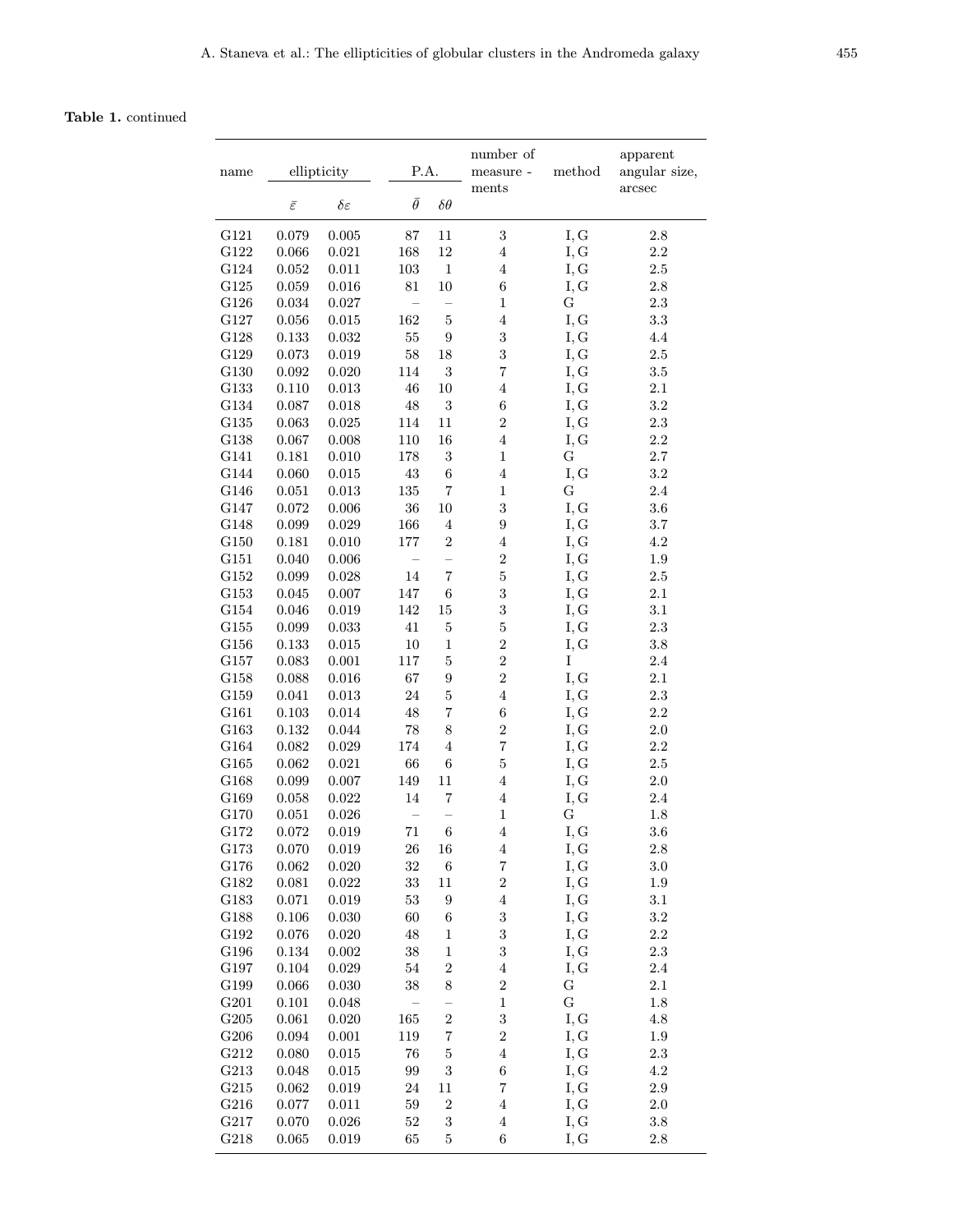# Table 1. continued

| name             | ellipticity         |                     | P.A.           |                          | number of<br>measure - $\,$               | $\operatorname{method}$ | apparent<br>angular size, |
|------------------|---------------------|---------------------|----------------|--------------------------|-------------------------------------------|-------------------------|---------------------------|
|                  | $\bar{\varepsilon}$ | $\delta\varepsilon$ | $\bar{\theta}$ | $\delta \theta$          | ments                                     |                         | arcsec                    |
| G <sub>222</sub> | 0.079               | 0.018               | 24             | $\sqrt{2}$               | $\,6$                                     | I, G                    | 3.3                       |
| G223             | $\,0.093\,$         | $\,0.025\,$         | 42             | 8                        | $\bf 4$                                   | I, G                    | $1.8\,$                   |
| ${\rm G}224$     | 0.134               | 0.030               | 44             | $\,1$                    | $\sqrt{3}$                                | I, G                    | 1.7                       |
| G226             | 0.063               | 0.027               | 97             | $\overline{9}$           | $\boldsymbol{3}$                          | I, G                    | 3.4                       |
| G227             | 0.126               | 0.023               | 102            | 3                        | $\bf 4$                                   | I, G                    | 2.7                       |
| G229             | 0.051               | 0.030               | 156            | 8                        | $\bf 4$                                   | I, G                    | 3.1                       |
| G <sub>230</sub> | 0.116               | 0.009               | 166            | $\,1$                    | $\overline{\mathbf{2}}$                   | I                       | $2.5\,$                   |
| G231             | 0.089               | 0.017               | $50\,$         | 12                       | $\overline{5}$                            | I, G                    | 2.2                       |
| G232             | $\,0.072\,$         | 0.004               | 36             | $\,6$                    | $\,1$                                     | G                       | 2.0                       |
| G233             | 0.142               | 0.013               | $50\,$         | $\overline{2}$           | $\overline{7}$                            | I, G                    | $3.8\,$                   |
| G234             | 0.159               | $\,0.012\,$         | 60             | $\mathbf{1}$             | $\bf 4$                                   | I, G                    | $3.5\,$                   |
| G235             | 0.102               | 0.011               | 65             | 3                        | $\,6$                                     | I, G                    | $3.4\,$                   |
| G239             | 0.080               | 0.017               | 53             | $\overline{2}$           | $\,4\,$                                   | I, G                    | $2.5\,$                   |
| G241             | 0.101               | 0.024               | 69             | $\,$ 6 $\,$              | $\,4\,$                                   | I, G                    | $2.4\,$                   |
| G243             | 0.093               | 0.025               | 41             | $\overline{5}$           | $\bf 5$                                   | I, G                    | 2.4                       |
| G244             | 0.051               | 0.014               | 100            | $\bf 4$                  | $\sqrt{2}$                                | I, G                    | $2.4\,$                   |
| G250             | 0.080               | 0.004               | 12             | $\,1$                    | $\sqrt{3}$                                | I, G                    | 3.3                       |
| ${\rm G}252$     | 0.064               | 0.020               | 157            | 8                        | $\overline{4}$                            | I, G                    | 2.2                       |
| ${\rm G}254$     | 0.048               | 0.006               |                |                          | $\bf 4$                                   | I, G                    | $2.5\,$                   |
| G256             | 0.043               | 0.014               | $15\,$         | $\overline{5}$           | $\;6\;$                                   | I, G                    | 3.4                       |
| G257             | 0.086               | 0.016               | $24\,$         | $\bf 4$                  | $\bf 4$                                   | I, G                    | 3.1                       |
| G258             | 0.030               | 0.006               | 32             | 13                       | $\sqrt{3}$                                | I, G                    | $2.3\,$                   |
| G <sub>261</sub> | 0.104               | 0.007               | 51             | $\bf 4$                  | $\overline{2}$                            | I, G                    | $2.5\,$                   |
| G <sub>262</sub> | 0.073               | 0.009               | $42\,$         | 11                       | $\bf 4$                                   | I, G                    | $2.5\,$                   |
| G <sub>263</sub> | 0.115               | 0.008               | 94             | $\mathbf 1$              | $\,4\,$                                   | I, G                    | 4.6                       |
| G264             | 0.053               | 0.014               | $58\,$         | $\bf 4$                  | 3                                         | I, G                    | $2.0\,$                   |
| G265             | 0.042               | 0.026               |                |                          | $\,1$                                     | G                       | $1.5\,$                   |
| G267             | 0.132               | $\rm 0.031$         | 158            | 3                        | $\overline{5}$                            | I, G                    | $2.9\,$                   |
| G269             | 0.064               | 0.005               | $52\,$         | $\bf 4$                  | $\bf 4$                                   | I, G                    | 2.7                       |
| G272             | 0.054               | 0.029               | 58             | 3                        | $\bf 4$                                   | I, G                    | 4.6                       |
| G275             | 0.068               | 0.006               | 99             | $\boldsymbol{3}$         | $\sqrt{3}$                                | I, G                    | $2.0\,$                   |
| G276             | 0.111               | 0.013               | 60             | 3                        | $\overline{2}$                            | G                       | 2.1                       |
| G277             | 0.127               | 0.014               | 151            | $\boldsymbol{3}$         | 3                                         | I, G                    | 1.9                       |
| G278             | 0.057               | 0.019               |                |                          | $\,1$                                     | G                       | $1.9\,$                   |
| G279             | 0.112               | 0.022               | 3              | $\mathbf{1}$             | 3                                         | I, G                    | 4.1                       |
| G280             | 0.026               | 0.011               | 41             | 8                        | 3                                         | I, G                    | 4.0                       |
| G281             | 0.068               | 0.015               | $42\,$         | 18                       | $\overline{4}$                            | I, G                    | $2.0\,$                   |
| G282             | 0.036               | 0.025               | 176            | 3                        | 3                                         | I, G                    | $2.9\,$                   |
| G283<br>G284     | 0.068<br>0.038      | 0.008               | $58\,$<br>165  | 3<br>$\overline{7}$      | $\overline{\mathbf{c}}$<br>$\overline{2}$ | I, G                    | $3.8\,$<br>$5.0\,$        |
| G286             | 0.094               | 0.008               | 120            | 3                        | $\overline{4}$                            | I, G<br>I, G            | $3.8\,$                   |
| G287             | 0.099               | 0.010<br>0.017      | $77\,$         | $\boldsymbol{2}$         | $\mathbf 5$                               | I, G                    | $3.5\,$                   |
| G290             | $0.053\,$           | 0.031               |                | $\overline{\phantom{0}}$ | $\,1$                                     | G                       | $2.0\,$                   |
| G293             | 0.111               | 0.035               | 41             | 3                        | 3                                         | I, G                    | 2.1                       |
| G297             | 0.080               | 0.011               | $48\,$         | 8                        | 3                                         | I, G                    | $1.9\,$                   |
| G299             | 0.076               | 0.033               | 34             | $\mathbf 5$              | $\overline{4}$                            | I, G                    | 2.9                       |
| ${\rm G}300$     | 0.075               | 0.021               | 163            | $\,6$                    | $\,4\,$                                   | I, G                    | $5.4\,$                   |
| G301             | 0.096               | 0.015               | 41             | $\boldsymbol{2}$         | $\overline{4}$                            | I, G                    | $2.9\,$                   |
| G302             | 0.127               | 0.033               | 80             | $\mathbf 5$              | $\boldsymbol{3}$                          | I, G                    | 4.0                       |
| G304             | 0.065               | 0.008               | 160            | $\,$ 6 $\,$              | 3                                         | I, G                    | 5.5                       |
| G305             | 0.074               | 0.042               | 19             | $\overline{5}$           | $\boldsymbol{2}$                          | I, G                    | $3.1\,$                   |
| G313             | 0.075               | 0.010               | 145            | 10                       | $\overline{\mathbf{2}}$                   | I, G                    | $2.9\,$                   |
| G315             | 0.150               | 0.053               | 106            | $\,1$                    | $\,4\,$                                   | I, G                    | $4.2\,$                   |
| G318             | 0.105               | 0.029               | $47\,$         | $\,1$                    | 3                                         | I, G                    | $\!3.3\!$                 |
|                  |                     |                     |                |                          |                                           |                         |                           |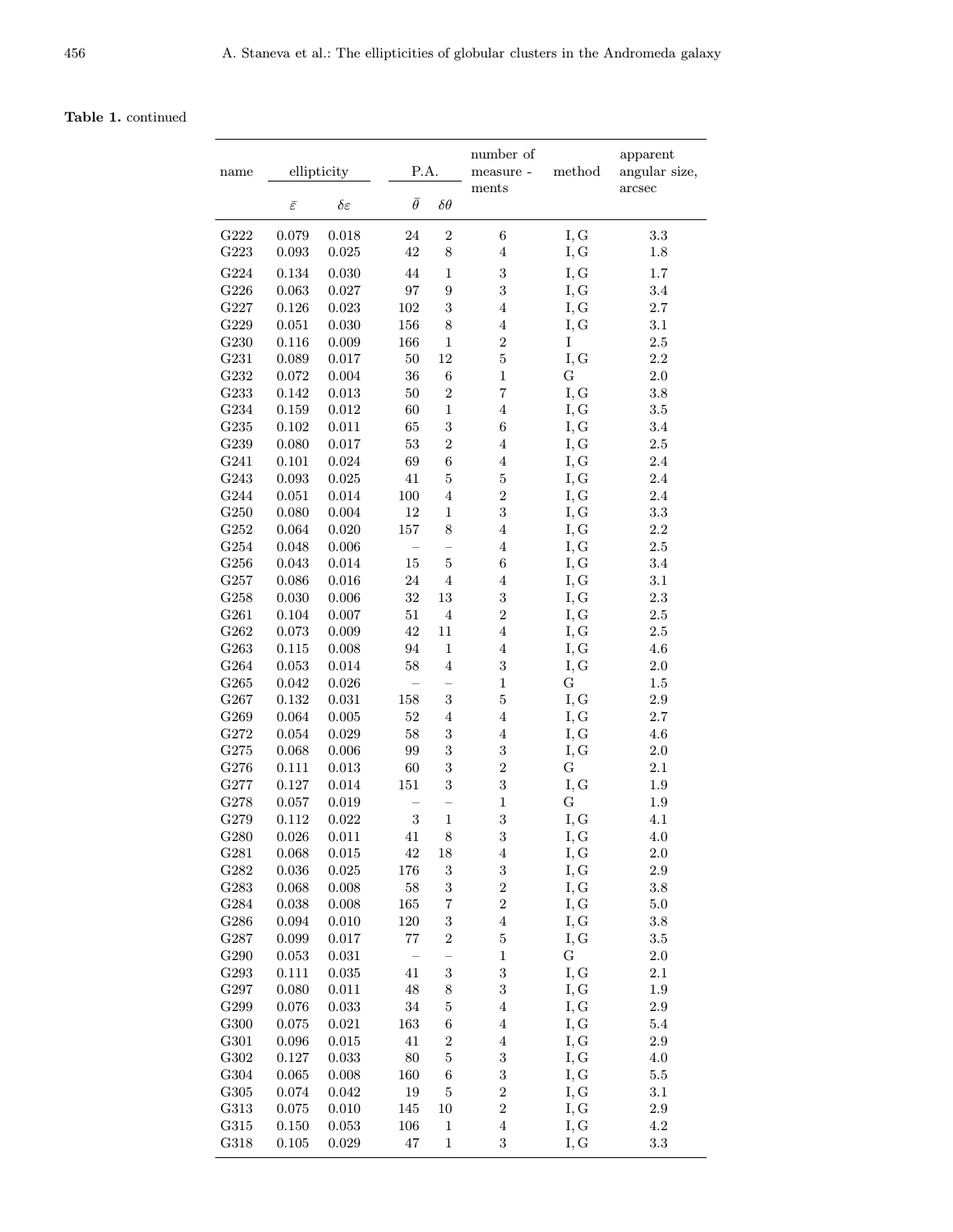Table 1. continued

| name             | ellipticity         |                      | P.A.           |                 | number of<br>measure -<br>ments | method | apparent<br>angular size. |
|------------------|---------------------|----------------------|----------------|-----------------|---------------------------------|--------|---------------------------|
|                  | $\bar{\varepsilon}$ | $\delta \varepsilon$ | $\bar{\theta}$ | $\delta \theta$ |                                 |        | arcsec                    |
| G322             | 0.101               | 0.006                | 156            | 3               | $\overline{2}$                  | I, G   | 5.0                       |
| G343             | 0.057               | 0.012                | 151            | 7               | 1                               | G      | 2.6                       |
| G348             | 0.081               | 0.005                | 90             | 7               | 1                               | Ī      | 3.6                       |
| G351             | 0.033               | 0.020                | 14             | 4               | $\overline{2}$                  | I, G   | 5.6                       |
| <b>B090</b>      | 0.168               | 0.006                | 64             | $\overline{2}$  | $\overline{2}$                  | I, G   | 1.7                       |
| <b>B098</b>      | 0.078               | 0.013                | 56             | 10              | 6                               | I, G   | 4.5                       |
| <b>B102</b>      | 0.081               | 0.025                | 70             | 7               | $\overline{2}$                  | I, G   | 2.8                       |
| <b>B166</b>      | 0.071               | 0.005                | 46             | 13              | $\overline{4}$                  | I, G   | 2.4                       |
| D <sub>081</sub> | 0.119               | 0.006                | 64             | 5               | $\overline{2}$                  | I, G   | 2.2                       |
| D <sub>083</sub> | 0.126               | 0.036                | 74             | 3               | 3                               | I, G   | 2.2                       |
| D <sub>087</sub> | 0.129               | 0.003                | 74             | 1               | $\overline{2}$                  | I, G   | 2.5                       |

Table 2. Comparison of the ellipticities of GC systems in M 31, Milky Way, and Magellanic Clouds

| Galaxy         | $\varepsilon + \delta \varepsilon$ | sample | interval         | source                   |
|----------------|------------------------------------|--------|------------------|--------------------------|
| M 31           | $0.09 + 0.04$                      | 173    | $0.03 \div 0.24$ | this work                |
| M 31 annulus A | $0.08 + 0.07$                      | 18     | $0.02 \div 0.24$ | Lupton, $1989$           |
| M 31 annulus B | $0.12 \pm 0.06$                    | 18     | $0.04 \div 0.27$ | Lupton, 1989             |
| M 31 annulus A | $0.06 + 0.05$                      | 13     | $0.01 \div 0.20$ | Davoust & Prugniel, 1990 |
| M 31 annulus B | $0.07 + 0.05$                      | 13     | $0.03 \div 0.20$ | Davoust & Prugniel, 1990 |
| Milky Way      | $0.08 \pm 0.05$                    | 93     | $0.00 \div 0.28$ | Frenk $&$ Fall, 1982     |
| Milky Way      | $0.08 \pm 0.06$                    | 100    | $0.00 \div 0.24$ | White $&$ Shawl, 1987    |
| Milky Way      | $0.07 \pm 0.04$                    | 20     | $0.03 \div 0.30$ | Geyer et al., 1983       |
| LMC            | $0.22 \pm 0.07$                    | 25     | $0.09 \div 0.33$ | Geisler & Hodge, 1980    |
| LMC            | $0.16 + 0.05$                      | 49     | $0.06 \div 0.32$ | Kontizas et al., 1989    |
| <b>LMC</b>     | $0.13 \pm 0.12$                    | 25     | $0.00 \div 0.36$ | Gever & Richthler, 1981  |
| LMC            | $0.11 + 0.07$                      | 52     | $0.01 \div 0.33$ | Frenk $&$ Fall, 1982     |
| <b>SMC</b>     | $0.19 \pm 0.06$                    | 34     | $0.03 \div 0.33$ | Kontizas et al., 1990    |

both Lu89 and DP90. In most of the cases the radii measured by us cover A annuli of Lu89 and DP90, and where our radii are larger we compare ellipticities with mean values of both A and B annuli. Our ellipticities are in reasonable agreement with CCD observations of DP90 (marked by crosses in Fig. 7) except for two clusters  $(G\ 148$  and G 217). Our ellipticities of these two clusters are derived as the mean of four determinations using 3 plates. The mean ellipticities of clusters in common with DP90 differ only within 0.008, and the mean standard deviation between the individual data is  $\sim 0.028$ .

The comparison with Lupton's data based on Wilcoxon test shows no significant difference for the sample of 16 common clusters with 95% confidence level, and an empirical relation  $\varepsilon_{\text{Lu89}} = (1.103 \pm 0.270)\varepsilon_{\text{our}}$  $(0.003 \pm 0.023)$  is derived. The mean flattening of the two sets are practically the same (0.080 and 0.076), but the mean standard deviation between the ellipticities of the individual clusters is  $\sigma \approx 0.043$ . The maximal absolute deviation for the ellipticities of clusters in common is 0.07 or  $\leqslant 2\sigma$ .

Based on six common clusters, Lupton (1989) compares his data with those of our previous works and finds that his values are systematically larger. We do not agree with his opinion that the possible explanation of this discrepancy is the low image quality of our photographic material. The first reason to claim this is that our results are well consistent with CCD observations of DP90. The other reason is that now the number of clusters in common in both samples is more than twice larger thus giving a better basis for comparison. In fact, his ellipticities remain still systematically larger but this discrepancy lies within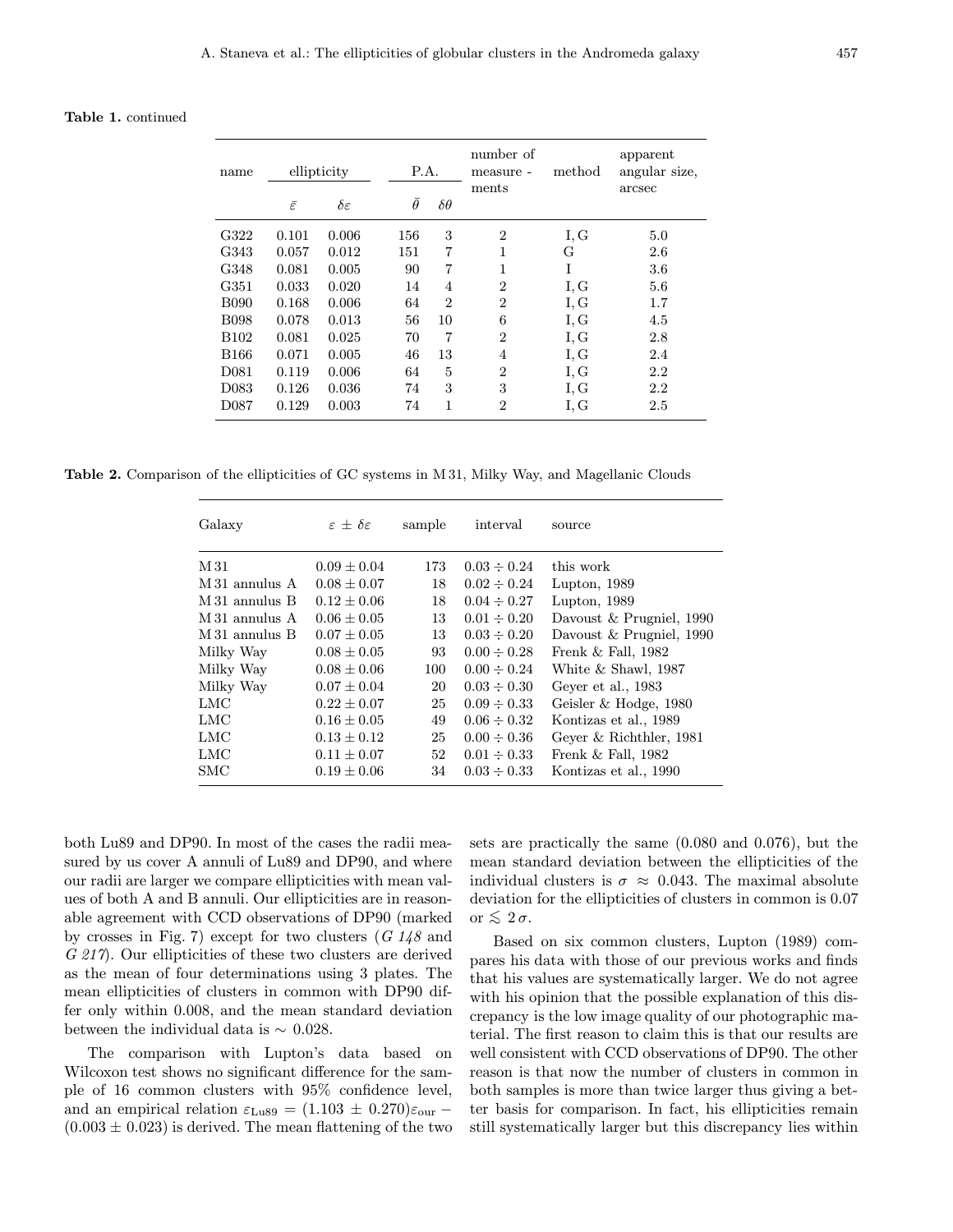Table 3. Comparison with the data of other authors

| name |      | radius |      |      |          |      |
|------|------|--------|------|------|----------|------|
|      | DP90 |        |      | Lu89 | our data |      |
|      | А    | B      | А    | B    |          | ('') |
| G035 |      |        | 0.07 | 0.15 | 0.07     | 4.00 |
| G052 |      |        | 0.02 | 0.04 | 0.07     | 2.80 |
| G058 |      |        | 0.05 | 0.10 | 0.07     | 6.50 |
| G064 | 0.03 | 0.06   |      |      | 0.04     | 4.70 |
| G070 |      |        | 0.01 | 0.11 | 0.06     | 3.25 |
| G072 | 0.11 | 0.11   |      |      | 0.09     | 2.00 |
| G073 | 0.03 | 0.06   |      |      | 0.05     | 5.00 |
| G076 | 0.05 | 0.03   |      |      | 0.03     | 5.20 |
| G078 | 0.08 | 0.05   |      |      | 0.08     | 6.50 |
| G087 |      |        | 0.04 | 0.12 | 0.04     | 3.30 |
| G096 |      |        | 0.10 | 0.11 | 0.04     | 4.50 |
| G108 |      |        | 0.11 | 0.14 | 0.04     | 3.50 |
| G119 | 0.02 | 0.03   | 0.01 | 0.06 | 0.05     | 5.20 |
| G134 |      |        | 0.06 | 0.09 | 0.09     | 3.20 |
| G148 | 0.05 | 0.07   |      |      | 0.10     | 3.75 |
| G150 |      |        | 0.24 | 0.27 | 0.18     | 4.20 |
| G156 |      |        | 0.13 | 0.19 | 0.13     | 3.80 |
| G213 | 0.05 | 0.07   | -    |      | 0.05     | 4.20 |
| G217 | 0.01 | 0.03   | 0.00 | 0.08 | 0.07     | 3.75 |
| G229 | 0.09 | 0.12   |      |      | 0.05     | 3.10 |
| G244 |      |        | 0.06 | 0.09 | 0.05     | 2.40 |
| G280 | 0.02 | 0.03   | 0.07 | 0.04 | 0.03     | 4.00 |
| G302 |      |        | 0.17 | 0.14 | 0.13     | 4.00 |
| G322 |      |        | 0.03 | 0.15 | 0.10     | 5.00 |

 $10\%$  – a value well below the formal error of the linear fit stated above. The third reason is that our seeing is not  $\sim$  4" as Lupton claims. This value is simply the mean radius of the outer isodense traced by us for each cluster of interest (see Table 3, Col. 5). We agree yet with his opinion that the photographic detectors have reached the limit of their resources and it is particularly important for the fainter M 31 clusters. Obviously, more certain data about the morphology of such distant globulars can be provided by CCD observations.

# 5. Relations of the ellipticity with other cluster parameters

Our set of data of the projected ellipticities for a representative sample of globular clusters in M 31 is homogeneous enough and there is a reason to look for some correlations of the ellipticity with other cluster parameters.

## **5.1.** Ellipticity  $\varepsilon$  – Luminosity  $M_0(V)$

This correlation is of interest bearing in mind the results of van den Bergh (1983) and Hesser et al. (1984) about the clusters in LMC and NGC 5182 whose ellipticities correlate with their luminosity (the brightest GCs are the flattest ones).

To determine the absolute magnitudes  $M_0(V)$  of M 31 globulars we have used the visual magnitudes  $V$  included in Bologna lists (Battistini et al. 1987). The intrinsic colors of the globulars  $(B - V)_0$  were obtained using Eq. (4) of Crampton et al. (1985). We have used the distance modulus (m−M) = 24. <sup>m</sup>3 taken from Pritchet & van den Bergh (1987). A subsample was formed containing 164 M 31 globulars with corrected absolute magnitudes  $M_0(V)$ .



Fig. 8. The projected ellipticities  $\varepsilon$  of M 31 globular clusters, plotted against their corrected  $M_0(V)$  magnitudes. The solid line represents the best fit of the relation  $\varepsilon = 0.072 + 50.23 \exp(M_0(V))$ 

The projected ellipticities  $\varepsilon$  of M 31 globular clusters, derived in our study, as a function of corrected  $M_0(V)$ magnitudes are plotted in Fig. 8. The ellipticity values were binned in boxes of 0.5 magnitudes and the corresponding standard deviations are also plotted. There is a weak correlation of  $\varepsilon$  with  $M_0(V)$  magnitude in the sense that the brighter clusters are more spherical. The mean absolute magnitude of GCs in our subsample is  $\langle M_0(V) \rangle = -8.57 \pm 0.099$ . For the clusters brighter than  $\langle M_0(V) \rangle$  (77 ones) the mean ellipticity  $\bar{\varepsilon} = 0.081 \pm 0.033$ , and for the fainter clusters (87 ones)  $\bar{\varepsilon} = 0.086 \pm 0.039$ . The Kolmogorov-Smirnov and the Wilcoxon tests do not distinguish these two subdistributions.

Let us define two new subsamples containing the "bright" (brighter than  $\langle M_0(V) \rangle - \sigma(M_0(V)) = -9.56$ ) and the "faint" (fainter than  $\langle M_0(V) \rangle + \sigma(M_0(V))$  = −7. <sup>m</sup>58) M 31 globulars. When these two ends of the luminosity distribution are compared, the differences between their mean ellipticities become more prominent. For the "bright" GCs (30 ones)  $\bar{\varepsilon} = 0.075 \pm 0.034$ , and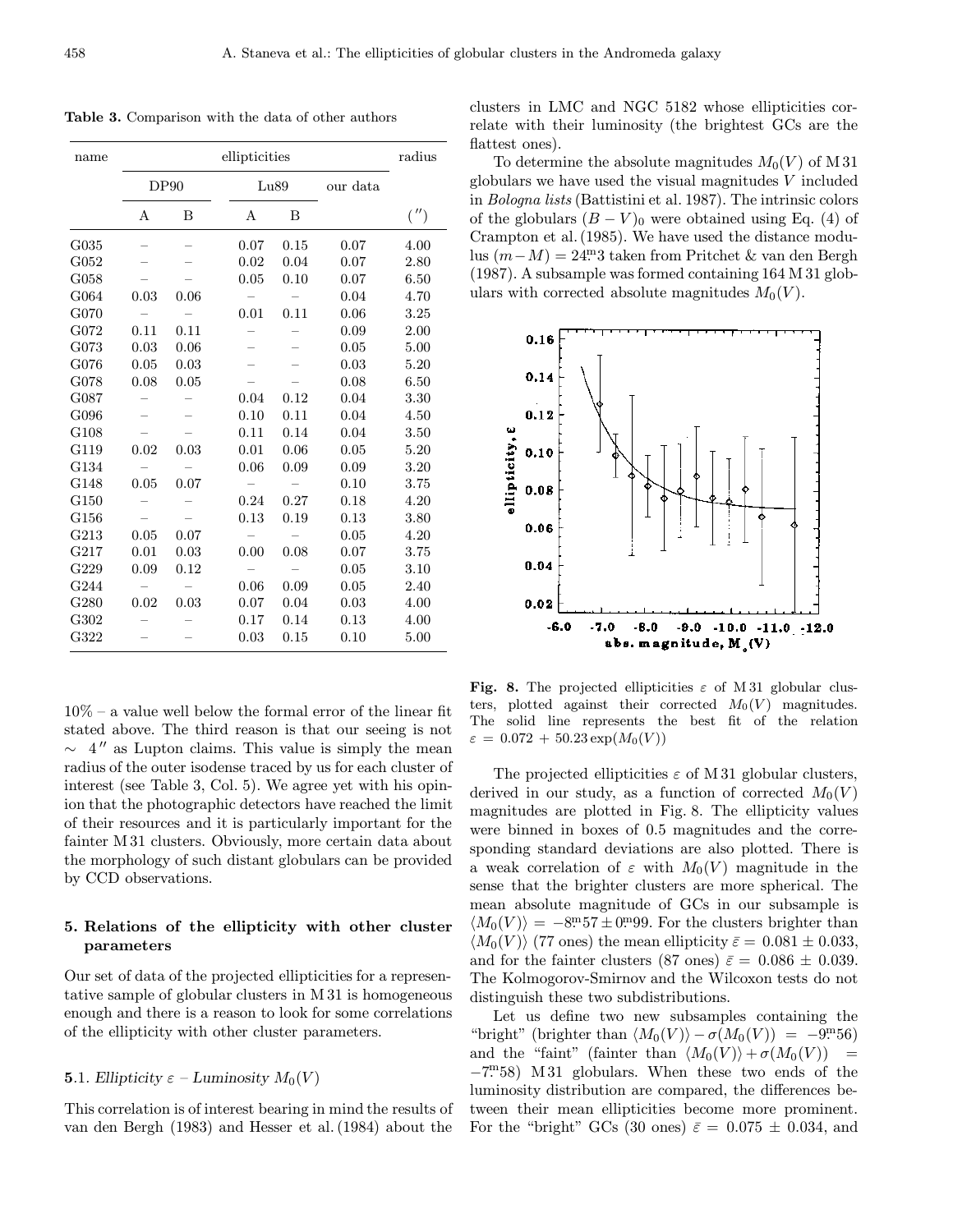for the "faint" GCs (26 ones)  $\bar{\varepsilon} = 0.104 \pm 0.051$ . The Kolmogorov-Smirnov and the Wilcoxon tests distinguish these two subsamples with 0.95 and 0.92 confidence.

The error analysis of our processing procedures given above (see Sect. 2.3) shows that such a tendency is physically real. The tendency that the brightest globulars are the roundest ones in M 31 was first mentioned by DP90 on the basis of the ellipticities of 13 M 31 GCs. The analogous tendency for our Galaxy was find by the same authors using the ellipticities of the galactic GCs derived by White & Shall (1987). There are a few well known exceptions in both galaxies:  $\omega$  Cen and M 19 in our Galaxy and *Mayall*  $II$  in M 31.

# **5.2.** Ellipticity  $\varepsilon$  – Velocity dispersion  $\langle v^2 \rangle^{1/2}$

In Fig. 9 we compared the velocity dispersions,  $\langle v^2 \rangle^{1/2}$ , as derived from integrated light spectra observed at 9 km s−<sup>1</sup> resolution by Peterson (1989) for 14 M 31 globulars with the ellipticities derived by us.



**Fig. 9.** Velocity dispersions,  $\langle v^2 \rangle^{1/2}$ , versus the projected ellipticities  $\varepsilon$  for 14 M 31 GCs (arrows mark lower and upper limits, respectively). The solid line follows a power-law tendnency  $\langle v^2 \rangle^{1/2} \propto \varepsilon^{-0.6}$ 

There is a trend the velocity dispersion to take lower values with increasing flattening. This tendency is consistent with the oblate-isotropic model for globular clusters, where the sum of the mean rotation velocity and the mean velocity dispersion,  $v_{\text{rot}}/\langle v^2 \rangle^{1/2}$ , is nearly constant to maintain the dynamical equilibrium of the system. Thus the retarding of the rotation (and therefore the decreasing of the  $\varepsilon$ ) increases the velocity dispersion  $\langle v^2 \rangle^{1/2}$ . More velocity data are needed to investigate this relation. We would like to emphasize that the two relations (Fig. 8 and

Fig. 9) are not independent because of well known Faber-Jackson relation.

# **5.3.** Ellipticity  $\varepsilon$  – Age

It is known that in M 31 exist massive blue disk clusters and many of them have been identified as globulars. 11 of these constitute a part of our sample. Its intrinsic colors indicate their relative youth ( $\leq 10^9$  yr) (Elson & Walterbos 1988). The derived ellipticities for them show that they are more flattened than the true globulars in M 31 (Spassova et al. 1994). The mean ellipticity of the blue clusters is found to be  $\bar{\varepsilon} = 0.139 \pm 0.044$  compared to  $\bar{\varepsilon}$  = 0.086  $\pm$  0.038 for a representative sample of other globulars. There is a significant statistical difference between the frequency distribution of the ellipticities of the blue clusters on the one hand and all GCs on the other. According to the evolutionary scenario of Shapiro & Marchant (1976), this difference may reflect the real difference in the dynamical ages of the two groups of clusters, i.e. the fact that the blue clusters are dynamically younger. Thus the blue clusters may have relaxation times comparable to or longer than their ages, which means that these clusters are not old enough to be relaxed in the usual way.

There is no significant correlation of  $\varepsilon$  neither with distance from the center of M 31 nor with the metallicity parameter, [Fe/H], from Huchra et al. (1991) and with structural parameters, published by Cohen & Freeman (1991). Our ellipticity data do not show a tendency for greater flattening of GCs in the direction of the M 31 plane and towards its center. Such tendency has been established in our Galaxy by White & Shawl (1987).

We would like to mention here that the relations discussed above but concerning the true flattening after an appropriate deprojection must be steeper and we plan to investigate this elsewhere.

#### 5.4. Variations of the ellipticity over the clusters radii

Some authors (cf. Geyer et al. 1983 and Kontizas et al. 1989) state that the variations of the ellipticity versus the length of major axis (or "radius") within the clusters are a common phenomenon. If the flattening of GCs is due mainly to their rotation, it could be expected that the radial variations of  $\varepsilon$  reflect directly over the clusters rotational curve. Pryor et al. (1986) and Meylan & Mayor (1986) have shown that there is a similarity between the rotational curve and the flattening for M 2 and  $\omega$  Cen, respectively. Kontizas et al. (1989, 1990) have studied globulars in Magellanic Clouds and have concluded that the inner parts of the clusters in both Clouds are significantly more flattened than their outer parts. An evidence in the opposite sense has been shown by Lupton (1989) for the GCs in M 31: the outer parts of clusters investigated by him seem more flattened than the inner ones. On the other hand, White & Shawl (1987) have concluded that there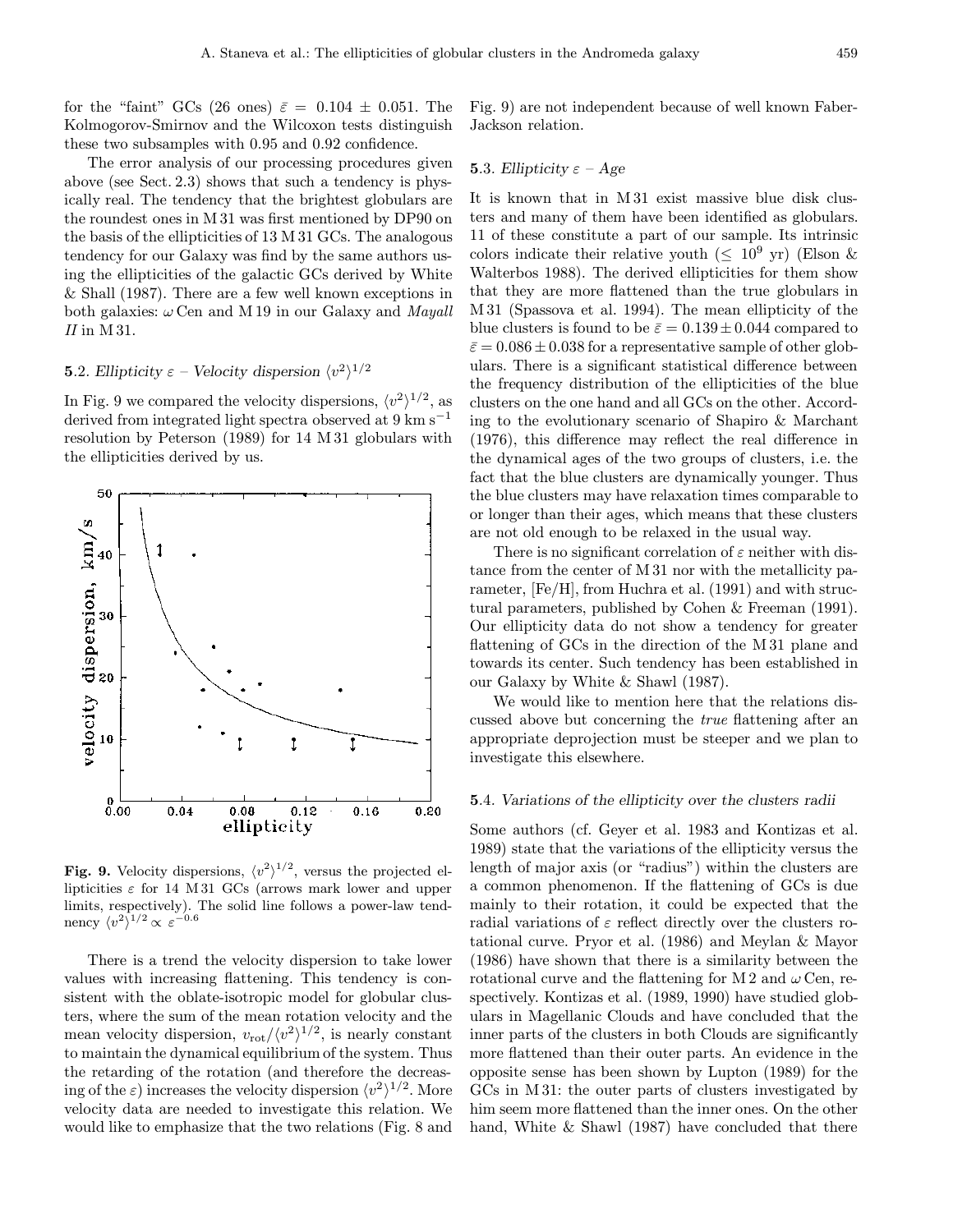are no significant variations of  $\varepsilon$  with the cluster radial distance for the whole sample of 100 galactic globulars discussed in their work.

In our earlier works (Spassova & Staneva 1984; Staneva et al. 1985) we have demonstrated some examples for irregular ellipticity variations with radius for a few of the brightest M 31 globulars. However, it is very hard undoubtedly to detect such variations given the scale of the 2 m RCC reflector and the seeing conditions at BNAO. Moreover, the isodensity contour analysis, used by us at this time, is quite sensitive to contour deformations caused by the emulsion grains and by the irregular background field at low density levels. Later we reduced the influence due to this analysis, using other processing techniques and stacking the cluster images from a number of plates. Nevertheless, we find no significant evidence that the internal variations of cluster flattening are a phenomenon common to M 31 globulars. In fact, among the 15 brightest clusters there are some objects (e.g.  $G$  78 and  $G$  272) where irregular internal variations of  $\varepsilon$  within 0.02  $\div$  0.04 may be traced. To clear up this question one would have to use the telescopes of new generation like HST.

# 6. Conclusions

We have determined the ellipticities and the orientations of a large sample of 173 globular clusters in Andromeda galaxy. The data considered in this paper suggest some important outdraws about the morphology of the GC population in this galaxy.

- 1. Our estimations show that most of these clusters are almost spherical (70% of them have  $\varepsilon \lesssim 0.10$ ). The major axes of GCs do not exhibit a preferential orientation toward the M 31 center.
- 2. The significant statistical difference between the frequency distribution of the ellipticities of the blue clusters in M 31 and all globular clusters, derived by us, confirms the idea of an age dependence, but the number of clusters identified as "young" is very small (only 11 blue clusters versus 162). On the other hand, in the Large Magellanic Cloud where the number of clusters with different age is much greater, there is no compelling evidence for a significant statistical difference among them (Kontizas et al. 1989). Thus the question about the change of the ellipticity with the evolution of the globulars remains still open.
- 3. We also observe some connection between the ellipticity and the velocity dispersion that follows a power law  $\langle v^2 \rangle^{1/2} \propto \varepsilon^{-0.6}$ . Unfortunately, we were not able to substantiate the connections given by our observational uncertainties.

The prediction that  $\langle v^2 \rangle^{1/2}$  of slowly rotating (and less flattened) globulars must be large has been tested by Davoust & Prugniel (1990), which have examined dynamical consequences of the rotational hypothesis using GC sample in our Galaxy. They have shown that, on the average, there is a tendency the globulars that rotate slower (thus having larger velocity dispersion) to be rounder. On the other hand, White & Shawl (1987) tested the rotational hypothesis on the basis of other observable effects and showed that in our Galaxy the more concentrated globulars tend to be more spherical.

4. A comparison of the ellipticities of GC populations in some nearby galaxies of Local Group indicates clear morphological differences among them. In M 31,  $Galaxy-LMC - SMC$  sequence the leading galaxies (M 31 and our one) are spirals of same Hubble type having nearly identical masses. Not surprisingly, the mean ellipticities of GC populations in M 31 and in our Galaxy are practically equal, whereas the flattening of M 31 globulars seems to differ markedly from clusters in the LMC and SMC. Probably this is due to much smaller masses of the Magellanic Clouds and to their different evolutionary history.

Obviously, a collection of better-quality morphological data, HST observations for instance, could help to substantiate the picture of the evolutionary status of globular clusters in Andromeda galaxy.

Acknowledgements. We are deeply grateful to the referee, Dr. Philippe Prugniel, for his helpful and constructive comments. Our research was supported by the Bulgarian National Scientific Foundation grant under contract No. F-264/1992 with the Bulgarian Ministry of Education and Sciences.

#### References

- Battistini P., Bonoli F., Braccesi A., et al., 1980, A&AS 42, 357 (Bo-Group)
- Battistini P., Bonoli F., Braccesi A., et al., 1987, A&AS 67, 447 (Bo-Group)
- Battistini P., Bonoli F., Casavecchia M., et al., 1993, A&A 272, 77 (Bo-Group)
- Bendinelli O., Parmeggiani G., Piccioni A., Zavatti F., 1986, in: The Optimization of the Use of CCD Detectors in Astronomy, ESO/OHP Workshop, OHP, l'Observatoire St. Michel, 17-19 Jun. 1986
- Bendinelli O., Parmeggiani G., Piccioni A., Zavatti F., 1987, AJ 94, 1095
- Cohen J.G., Freeman K.C., 1991, AJ 101, 483
- Crampton D., Cowley A.P., Shade D., Chayer P., 1985, ApJ 288, 494
- Da Costa G.S., 1992, in: Howell S.B. (ed.) Astronomical CCD Observing and Reduction Techniques. ASP Conf. Ser. 23, 90
- Davoust E., Prugniel P., 1990, A&A 230, 67 (DP90)
- Eaton E., 1989, in: Grosbøl P.J., Murtagh F., Harris R. H. (eds.), ESO Conf. and Workshop Proc. 31,  $1^{st}$ ESO/ST-ECF Data Analysis Workshop. ESO, Garching bei München, p. 93
- Elson R., Walterbos R., 1988, ApJ 333, 594
- Frenk C.S., Fall S.M., 1982, MNRAS 199, 565 (FF82)
- Geisler D., Hodge P., 1980, ApJ 242, 66